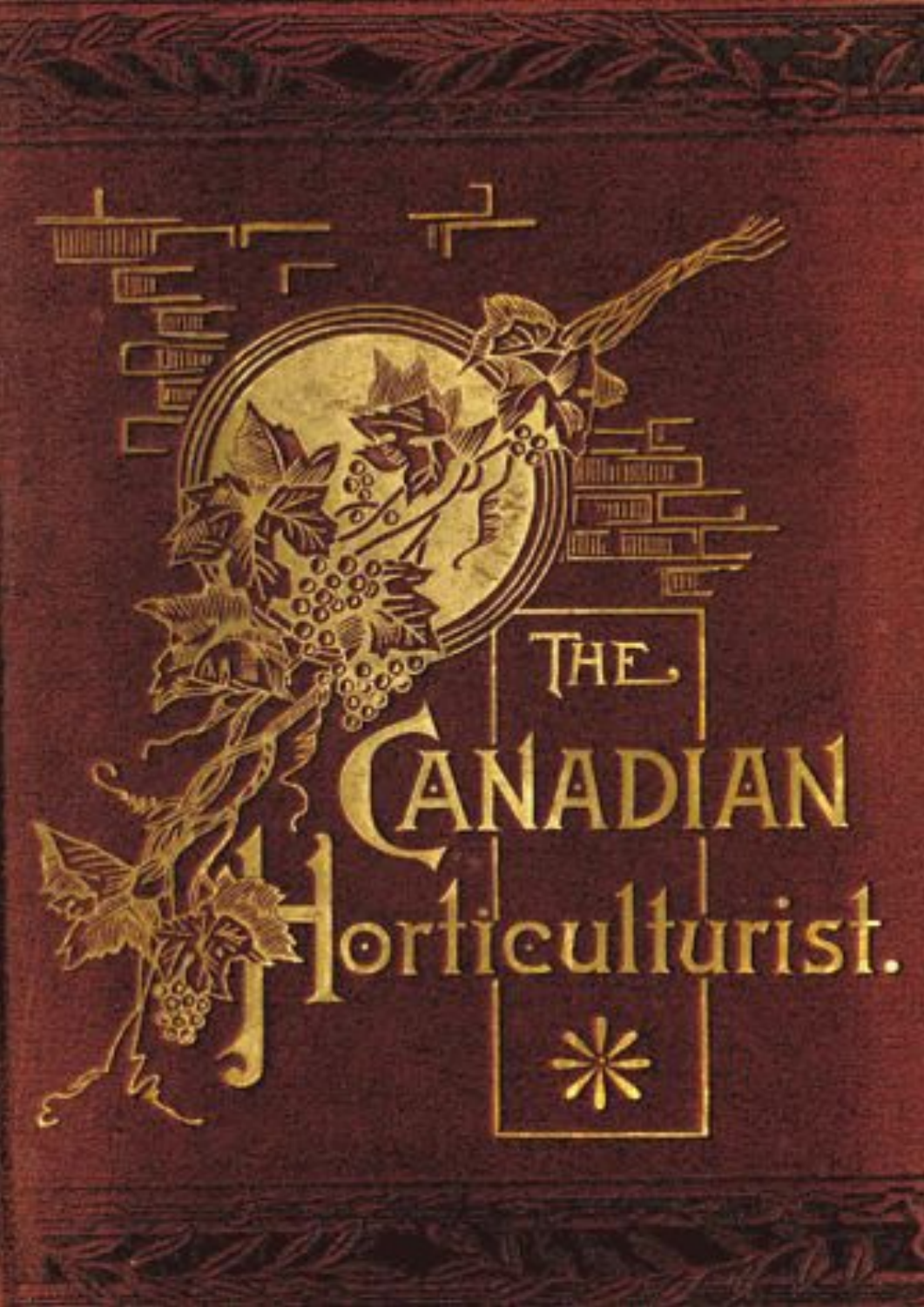#### **\* A Distributed Proofreaders Canada eBook \***

This eBook is made available at no cost and with very few restrictions. These restrictions apply only if (1) you make a change in the eBook (other than alteration for different display devices), or (2) you are making commercial use of the eBook. If either of these conditions applies, please contact a https://www.fadedpage.com administrator before proceeding. Thousands more FREE eBooks are available at https://www.fadedpage.com.

This work is in the Canadian public domain, but may be under copyright in some countries. If you live outside Canada, check your country's copyright laws. IF THE BOOK IS UNDER COPYRIGHT IN YOUR COUNTRY, DO NOT DOWNLOAD OR REDISTRIBUTE THIS FILE.

*Title:* The Canadian Horticulturist, Volume 8, Issue 12

*Date of first publication:* 1885

*Author:* D. W. (Delos White) Beadle (editor)

*Date first posted:* June 26, 2019

*Date last updated:* June 26, 2019

Faded Page eBook #20190645

This eBook was produced by: David Edwards, David T. Jones, Cindy Beyer & the online Distributed Proofreaders Canada team at https://www.pgdpcanada.net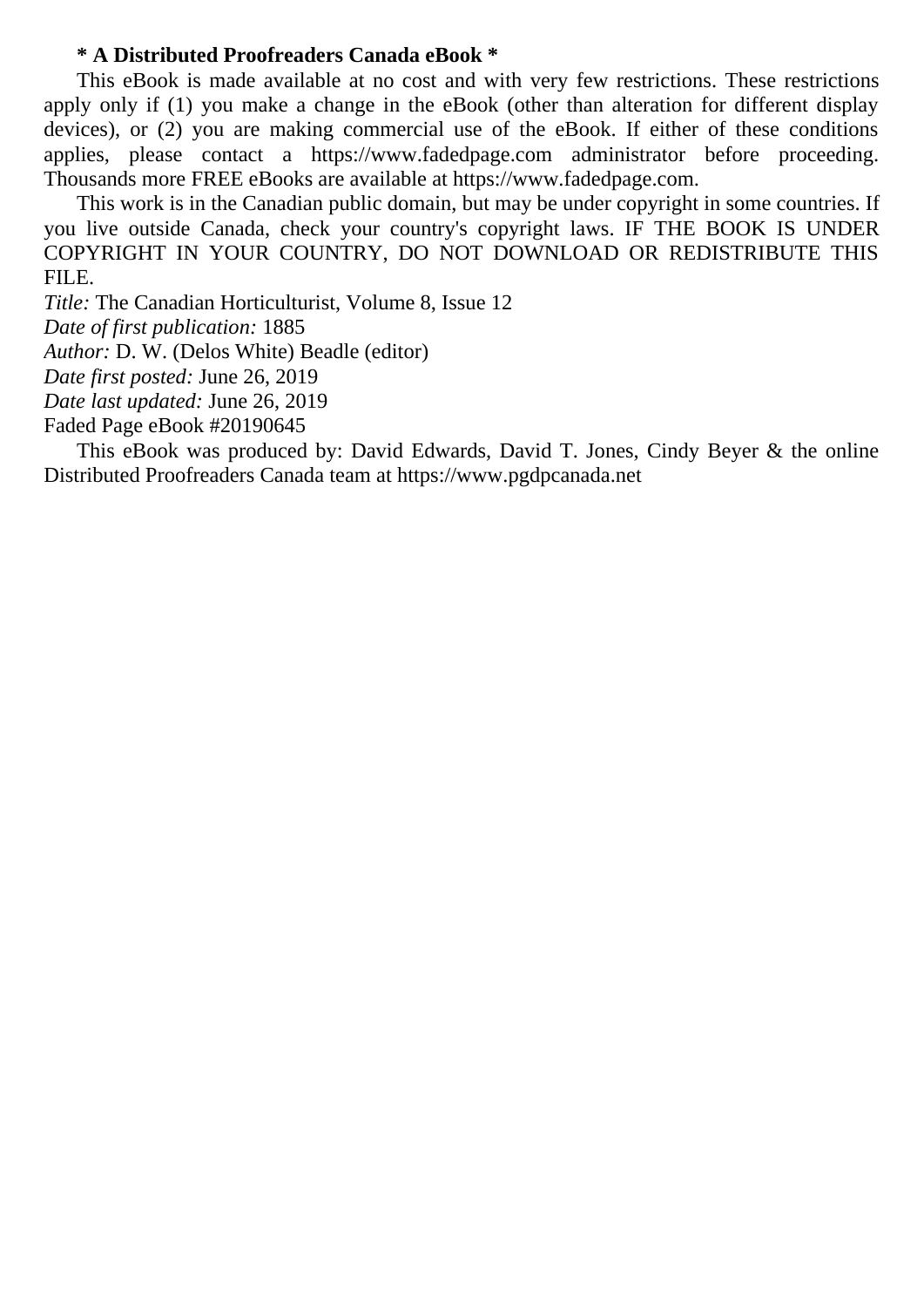#### [Vol.](#page-16-0) 8, No. 12

Table of [Contents](#page-17-0) THE [INDUSTRY](#page-21-0) GOOSEBERRY. THE END OF THE YEAR. [SUBSCRIBERS'](#page-23-0) PREMIUMS. SEEDLING APPLES FROM ELORA. [BEAUTIFUL](#page-24-0) FLOWERS WITHOUT COST. PREMIUMS FOR NEW [SUBSCRIBERS.](#page-24-1) THE RITSON PEAR. [ONTARIO](#page-25-1) FRUITS FOR THE COLONIAL EXHIBITION. THE [REYNARD](#page-26-0) APPLE. MICHIGAN STATE HORTICULTURAL SOCIETY. THE INDIANA [HORTICULTURAL](#page-27-0) SOCIETY. [QUESTION](#page-27-1) DRAWER. WHAT THE [PEOPLE](#page-28-0) SAY. —NEW GRAPES. —GRAPE NOTES. —GREAT STRAWBERRY YIELD. —AN AMATEUR'S FURTHER EXPERIENCE. —GRAPES—A REVIEW. —PRUNING ROSES. THE LUCRETIA DEWBERRY. KEEPING GRAPES. SLANTING GRAPE TRELLIS. SEED POTATOES. CAUSE OF FAILURE OF AGRICULTURAL COLLEGES. DECIDUOUS SHRUBS AND VINES. PLANTS FOR LIVING ROOMS. HISTORICAL ITEM. AN EVERBEARING BLACK-CAP RASPBERRY—THE EARHART EVERBEARER. ORIGINAL. (Poem) RECENT PUBLICATIONS.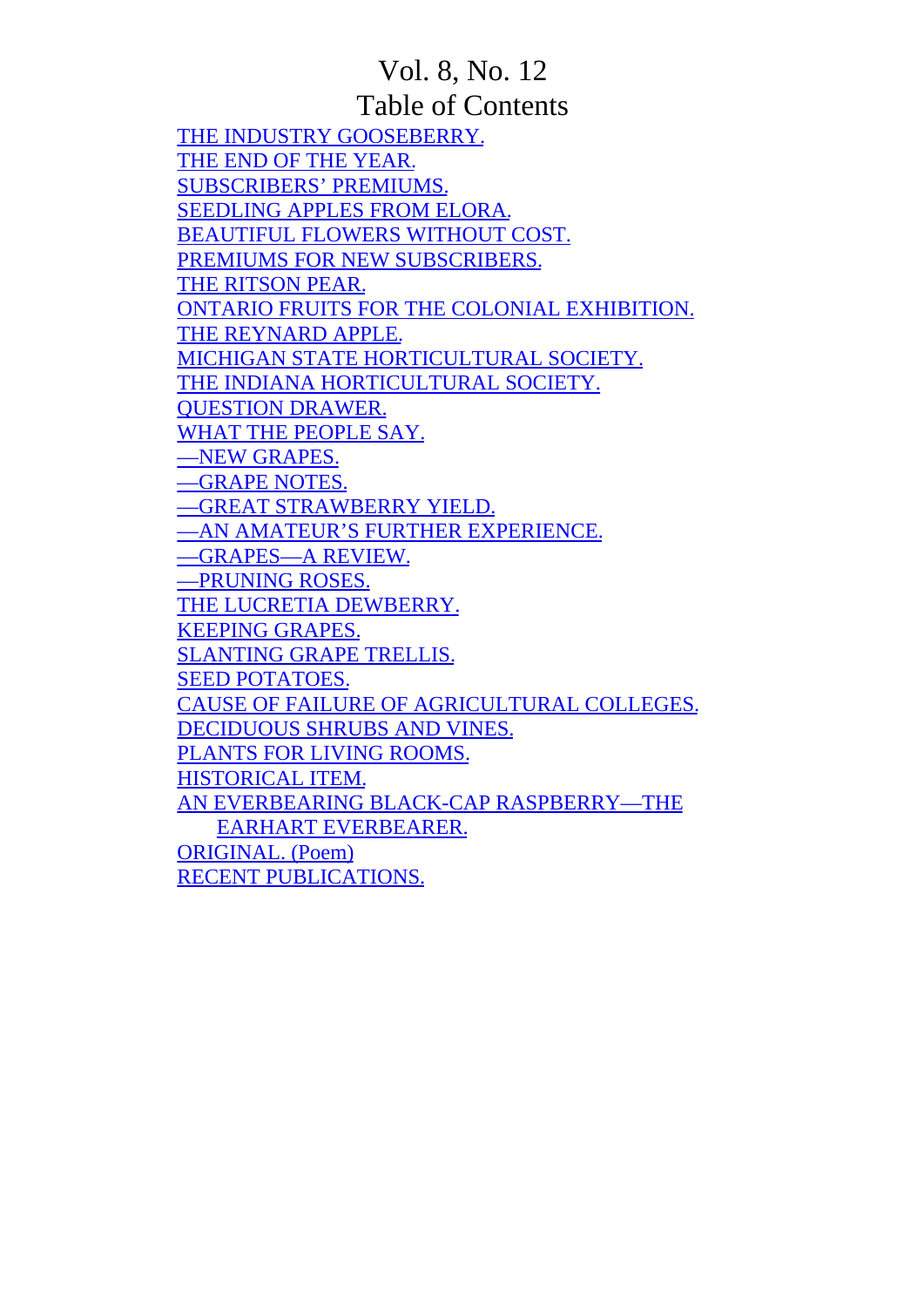

PAINTED FOR THE CANADIAN HORTICULTURIST. THE INDUSTRY GOOSEBERRY.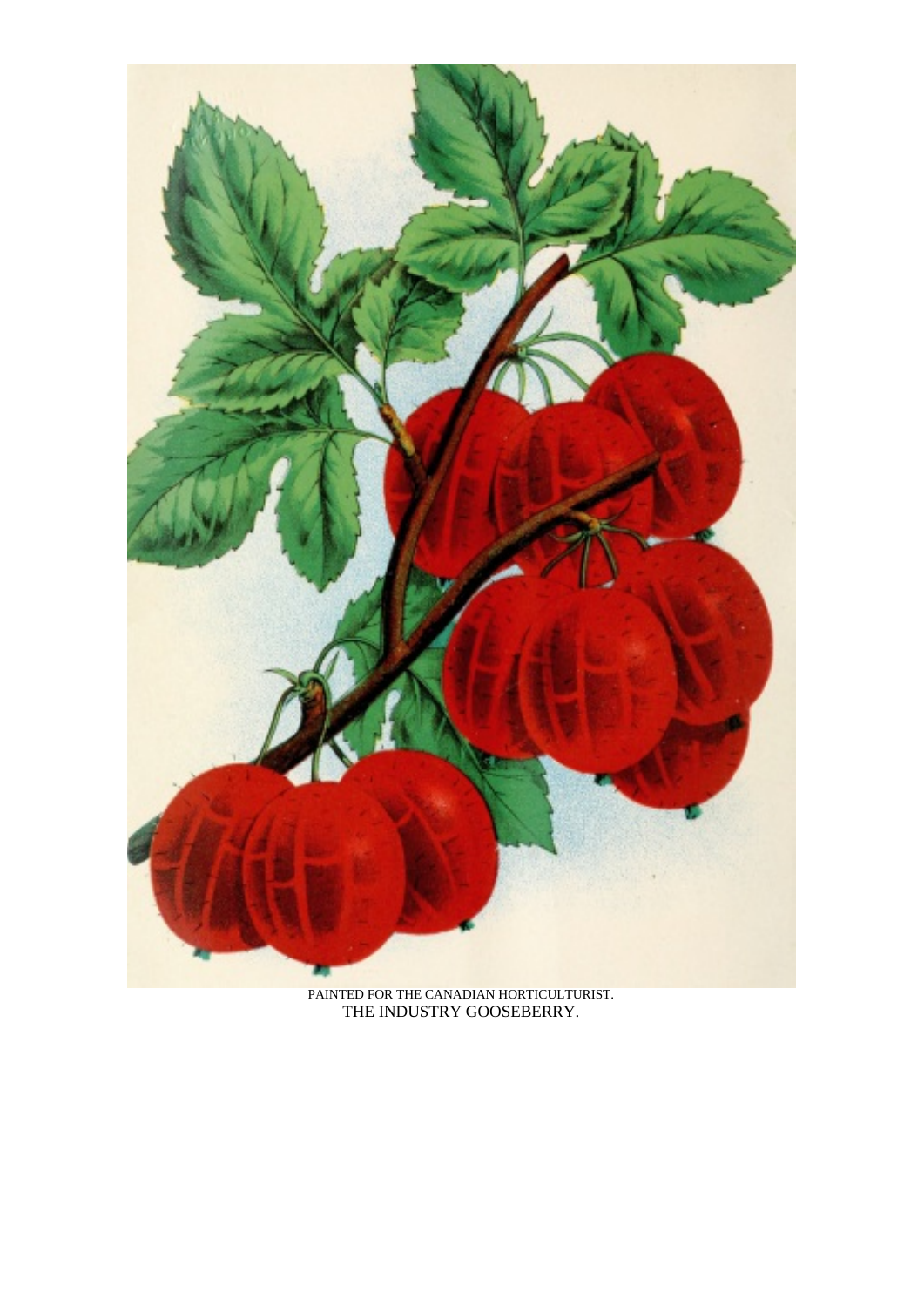#### **THE**

# nnudiun Norticulturist.

#### **VOL. VIII.] DECEMBER, 1885. [No. 12.**

#### **THE INDUSTRY GOOSEBERRY.**

We have at present but a meagre supply of desirable gooseberries adapted to our climate. The English varieties will succeed in but few localities, and our American species have not yet been brought up to the standard in size and quality. It is to be hoped that some of our experimenters will be so fortunate as to raise seedlings from our native varieties which will not be subject to mildew, whose fruit will compare favorably in size and flavor with the European sorts.

The Industry, of which our colored plate is a good representation, is a foreign variety which Messrs. Ellwanger & Barry have found to do well on their grounds, it having fruited with them for four seasons without shewing any signs of mildew. In a letter written in reply to our inquiry as to its behaviour this season they say that it has during the past season of 1885 fully sustained its character for health, vigor, and productiveness, but cannot say that it has not shown any sign of mildew. The season was bad, wet, with sudden changes of temperature, and a little mildew was observed in some cases, but was scarcely noticeable, and did no harm. Even the American sorts were affected. Mr. Thos. Beall, of Lindsay, says that the Industry Gooseberry was very seriously affected with mildew this season on his grounds. We have had it for only one season and find it to be a very vigorous grower. In the summer of 1884 we saw it in the grounds of these gentlemen, and were very favorably impressed with the quality and size of the fruit. They have also found it to be immensely productive. Should this variety prove on general cultivation to be able to maintain its vigorous and healthy character, we shall have much reason to thank these gentlemen for bringing it to the notice of fruit growers.

During the past summer our small-sized American gooseberries brought very satisfactory prices, yet the few Whitesmiths that found their way to market brought nearly twice as much, on account of their superior size. Could we have varieties as large as the Industry and as productive as our native sorts, which can be depended upon from year to year, the grower would find their cultivation exceedingly remunerative. We are moving even now in this direction.

—————

## **THE END OF THE YEAR.**

T<sup>O</sup> OUR SUBSCRIBERS: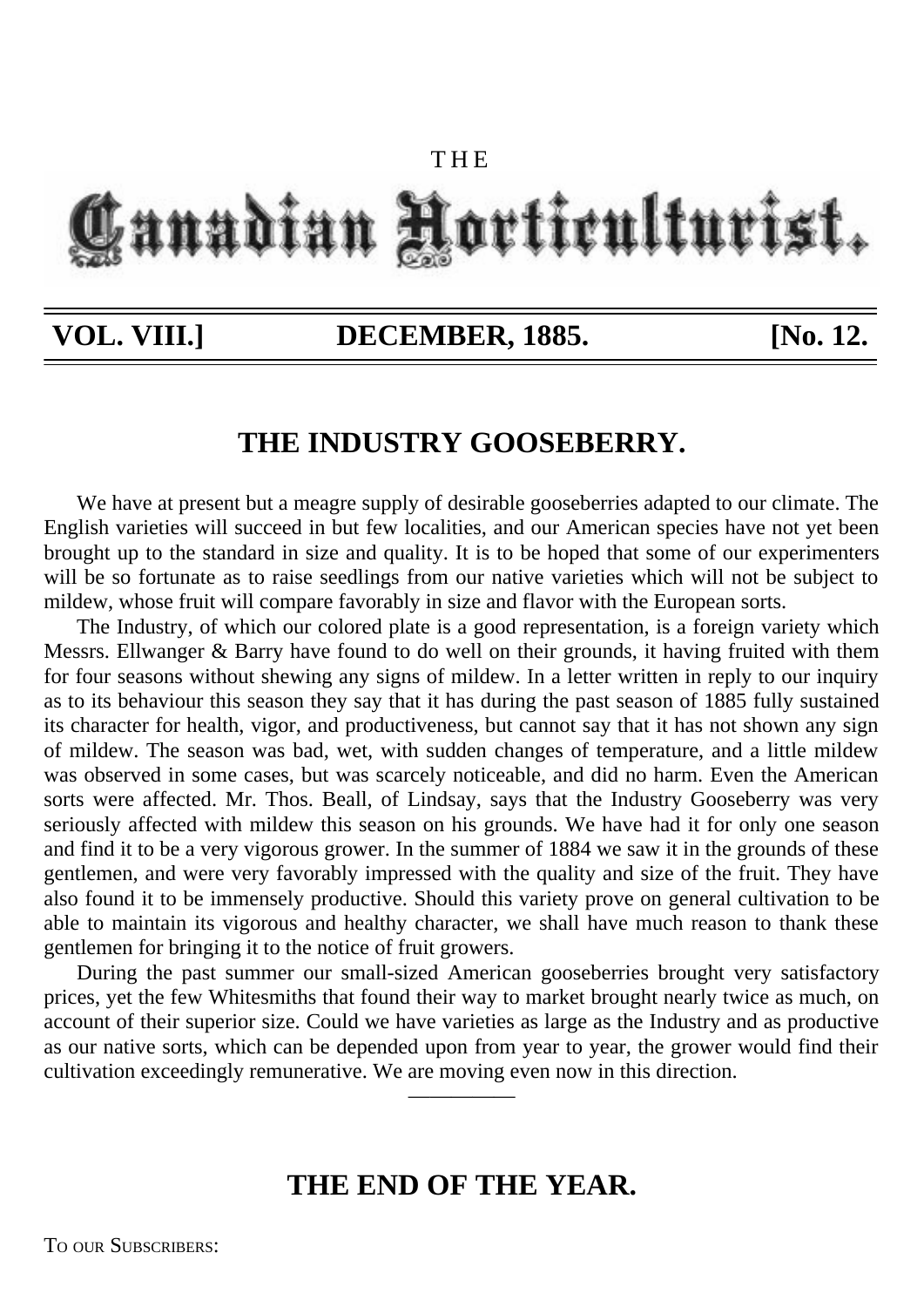It seems but yesterday that we placed in your hands the number for January, now we lay before you that for December. These pages have been filled throughout the year with useful information, such as will keep you abreast of the times on horticultural subjects, and be of service to you in this part of the world in which we live. There have been no serial stories, no humorous anecdotes, no column of witticisms. It is our intention to maintain this character for the *Canadian Horticulturist*. Does this meet with your approbation? If it does, will you kindly express your approval by promptly renewing your subscription so that it will reach this office by the fifteenth of December. The publishing committee has decided for reasons of economy to print only sufficient copies to supply subscribers whose names have been received at the time of going to press. This will make it impossible to supply back numbers. Subscriptions will run for one year from the date on which they are received. Therefore if you desire to secure all the numbers of the *Ninth Volume* it will be necessary that your subscriptions reach us by the day mentioned.

When you remit the subscription will you please mention which of the premiums you desire should be sent to you in the spring. If this is not done then there is danger that you will forget to do it afterwards, and be disappointed at not receiving the article you want, and by that time think you have asked for.

Another favor. If you think our *Canadian Horticulturist* worthy of being sustained, and its publication continued, please to show it to your friends, and use your influence to increase its circulation.

Pardon us. One more request. Please communicate the results of your own experience, whether successful or unsuccessful. Your experience will be helpful to some fellow toiler; and your giving of it to others an act of kindness so akin to mercy that it will be twice blessed.

> "It blesseth him that gives, and him that takes." —————

#### **SUBSCRIBERS' PREMIUMS.**

The object which the Fruit Growers' Association of Ontario has in view in offering these plants and seeds to the subscribers to the *Canadian Horticulturist* is two-fold: the first that these may be planted and tested in our Province; the second that the person testing will report his experience, favorable or unfavorable, as the case may be, through the medium of this Magazine, so that intending planters may have the benefit of that experience to guide them in their selections. The Directors regret that so few have taken the trouble to make a report of their experience. They consider that every subscriber who accepts of one of these premiums does so with the understanding and implied promise on the part of the recipient that a report will be made to the *Canadian Horticulturist* of the receiver's experience with the article received.

Every subscriber will receive, in addition to the monthly issue of this Magazine, the Fruit Growers' Association Report for 1885, which is already in the hands of the printer, and whichever one of the following articles the subscriber may designate to have sent in the spring of 1886, namely: (1) Three plants of the *Ontario Strawberry*, or, (2) a yearling tree of the *Russian Yellow Transparent Apple*; or, (3) a plant of the *Lucretia Dewberry*; or, (4) a yearling vine of the *Early Victor Grape*; or, (5) two plants of the *Marlboro' Raspberry*; or, (6) a package containing a paper of seeds of *Gypsophila paniculata*, *Aquilegia Cerule*, and *Delphinium*, mixed colors. These will all be sent by mail, post-paid.

—————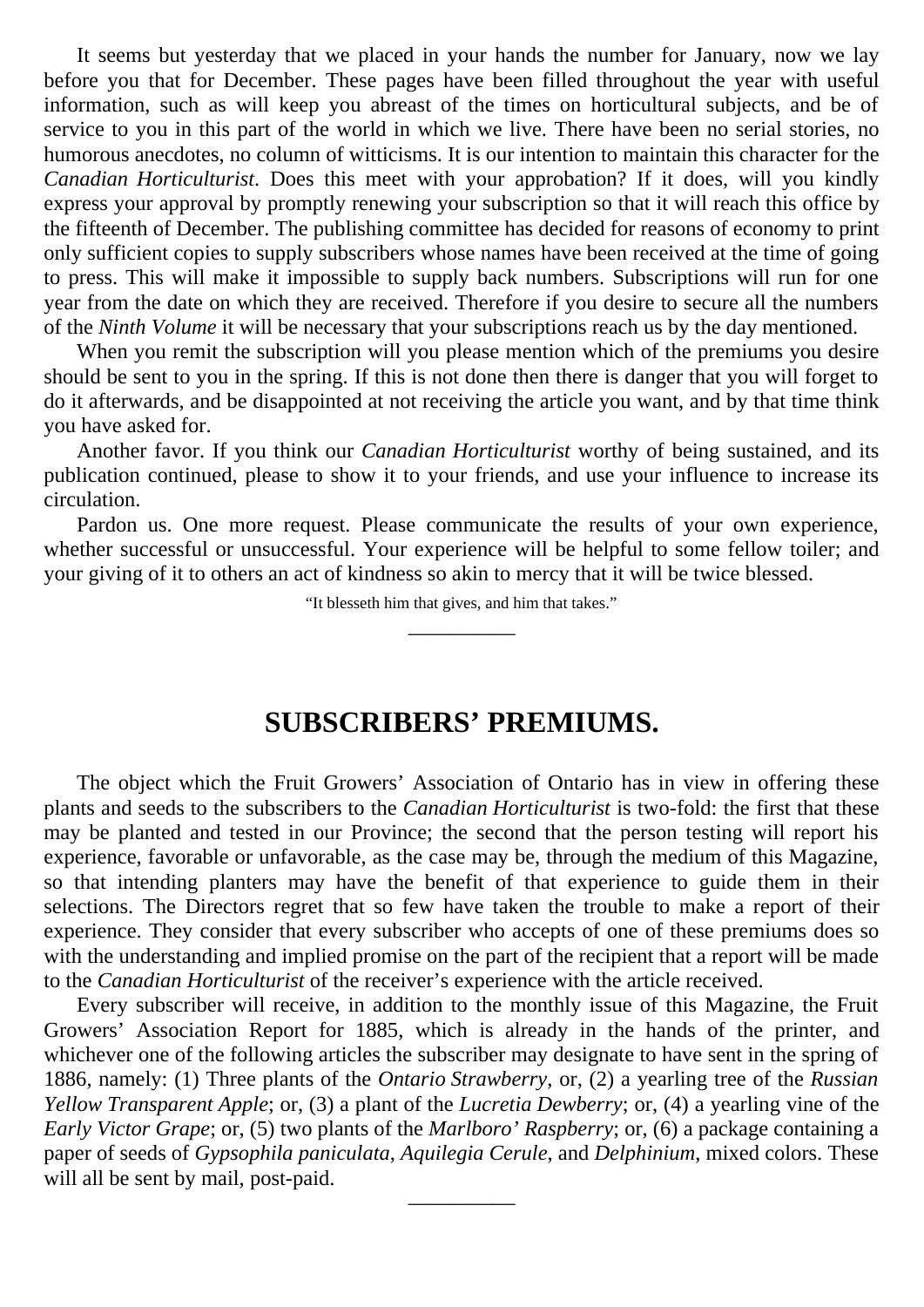#### **SEEDLING APPLES FROM ELORA.**

We have received from Mr. James Middlemiss, of Elora, a sample of a seedling apple, the tree of which is some fifteen years old and has been in bearing a number of years. We are told that the crop this year was quite heavy, though there was a very good show of fruit both last year and the year before. The sample received was about the size of a well grown Grimes Golden, of a rich yellow color, and in good eating condition. In quality it will rank as "very good" by Downing's standard of "good," "very good," "best." Mr. Middlemiss states that he kept this fruit last year until past the new year; and thinks that with care it would probably keep till the end of January.

#### **BEAUTIFUL FLOWERS WITHOUT COST.**

—————

Have you considered what a variety of beautiful things are offered you for the trouble of obtaining only five new subscribers? If you want a sample copy of the *Canadian Horticulturist*, or of the Fruit Growers' Report, or of both of them, you have only to address a postal card to the Editor, St. Catharines, asking for them, and they will be mailed to you at once. Is there anything more beautiful than the various collections of flowering plants offered you? That Chionodoxa with its light azure blue flowers with white centre is just charming; the lily has large beautiful snow-white, trumpet-shaped flowers; Frittillaria bears lily-like flowers, singularly chequered; the Spanish Iris are most richly colored; and the Narcissus flowers are snowy white with a lovely red cup. But it is not needful that we describe these beautiful things, the most of them are well known to our readers as very desirable ornaments in every flower garden, as charming adornments to every home. Can you not spare a little time and show our *Magazine* to your friends and neighbours and send us their subscriptions for the coming year? They will surely thank you before the year closes for calling their attention to a monthly that imparts so much information, that is so very useful to every cultivator of the soil, even though it be but one mere rood of land; and you will have helped us to make it yet more attractive and useful, and by increasing its circulation to scatter yet more widely the seeds of improved Canadian horticulture.

#### ————— **CANADIAN HORTICULTURIST, VOL. VIII.**

And the *Report of the Fruit Growers' Association* for 1884, will be sent to any subscriber, post-paid, for *sixty cents*, so long as there are copies on hand to send. A few copies of Vol. VII. and of the Report for 1883 yet remain, which also will be sent on receipt of sixty cents. The whole will be mailed to any address on receipt of one dollar. This is an unparalleled opportunity to secure a large amount of practical information worth many times the cost. Indeed it will save to any one interested in any way in horticulture many an expensive experiment.

#### ————— **CROWS DEVOURING APPLES.**

A correspondent residing in Nova Scotia writes us that the crows are very fond of the Gravenstein apple, that being the only one out of a large number of varieties which they condescend to eat, and that this fall he lost over a barrel, the crows alighting on the tree and pecking the apples until they fell half eaten and ruined, but they would not touch them on the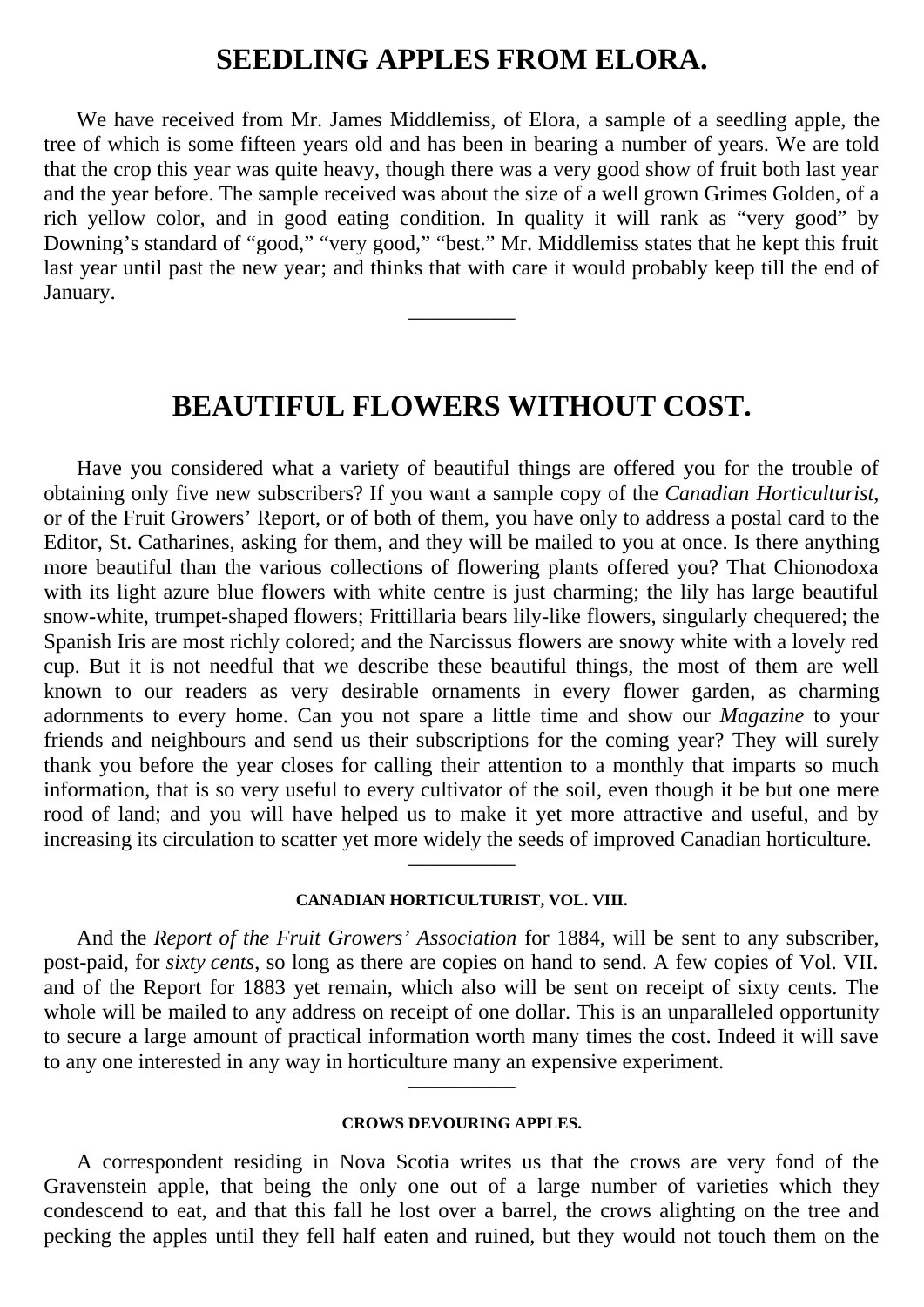ground. He was finally compelled to gather them to save what remained.

#### **PREMIUMS FOR NEW SUBSCRIBERS.**

—————

For five new subscribers and five dollars we will send prepaid any one of the following collections of choice bulbs or plants. This is an opportunity to secure a fine assortment of beautiful flowers and valuable plants without cost, other than the pleasure of doing a favour to your friends by introducing this monthly to their notice, and of enlarging the circulation and extending the usefulness of the only horticultural magazine published for the benefit of Canadian lovers of fruits and flowers:—

Collection No. 1, one Chionodoxa lucillæ, one Lilium longiflorum, two Frittillaria meleagris, two Spanish Iris, and two Narcissus poeticus; No. 2, five Tulips, two Chinese Peonias, one Spotted Calla, one Tiger Lily; No. 3, a collection of five different Lilies; No. 4, a collection of five different sorts of Iris; No. 5, two double and two single Hyacinths, and three double and three single Narcissus; No. 6, five Herbaceous Perennials—Fraxinella, Dianthus, Japan Anemone, Japan Spiraea, and Clematis Erecta; No. 7, three hardy flowering shrubs—Hydrangea paniculata, Spiraea Van Houtte, and Purple Fringe; No. 8, a collection of twelve different sorts of Flower Seeds; No. 9, four hardy Roses; No. 10, four Tea Roses; No. 11, three Polyantha or miniature Roses; No. 12, four Climbing Roses; No. 13, ten plants, to be chosen by you from the following list: Geraniums, single; Geraniums, double; Fuchsias, single; Fuchsias, double; Petunias, double, blotched and fringed; Abutilons, rose-coloured; Abutilons, white; Abutilons, straw-coloured; Begonias, scarlet; Begonias, rose-coloured; Begonias, white-flowered; Coleus, with most beautifully variegated foliage; Hydrangea Thomas Hogg and Hydrangea Otaksa. These plants will be securely packed and sent by mail. You are at liberty to choose the ten from any one or more of these different kinds of plants. No. 14, six beautiful clove-scented carnations; No. 15, six Double Dahlias, different colours; No. 16, twelve Gladiolus bulbs; No. 17, twelve Tuberose bulbs and six Gladiolus; No. 18, a Jessica Grape-vine; No. 19, a Niagara Grape-vine; No. 20, an Amber Queen Grape-vine.

For ten dollars and ten new subscribers we will send, prepaid, any two of the above collections you may designate; or if preferred, we will send you one strong yearling tree of the Russian Vladimir Cherry, grown from trees imported by the Fruit Growers' Association direct from Russia.

If you prefer books, we will send you, prepaid, on receipt of three dollars and three new subscribers, *Every Woman Her Own Flower Gardener*, 148 pages, bound in cloth.

For five dollars and five new subscribers, *Window Gardening*, 300 pages, illustrated with 126 engravings.

For twelve dollars and twelve new subscribers, Saunders' *Insects Injurious to Fruits*, 436 pages, 440 engravings, bound in cloth.

For fifteen new subscribers and fifteen dollars, the *Floral Kingdom*, a magnificent art book, splendidly bound, 450 pages, 200 illustrations. —————

## **THE RITSON PEAR.**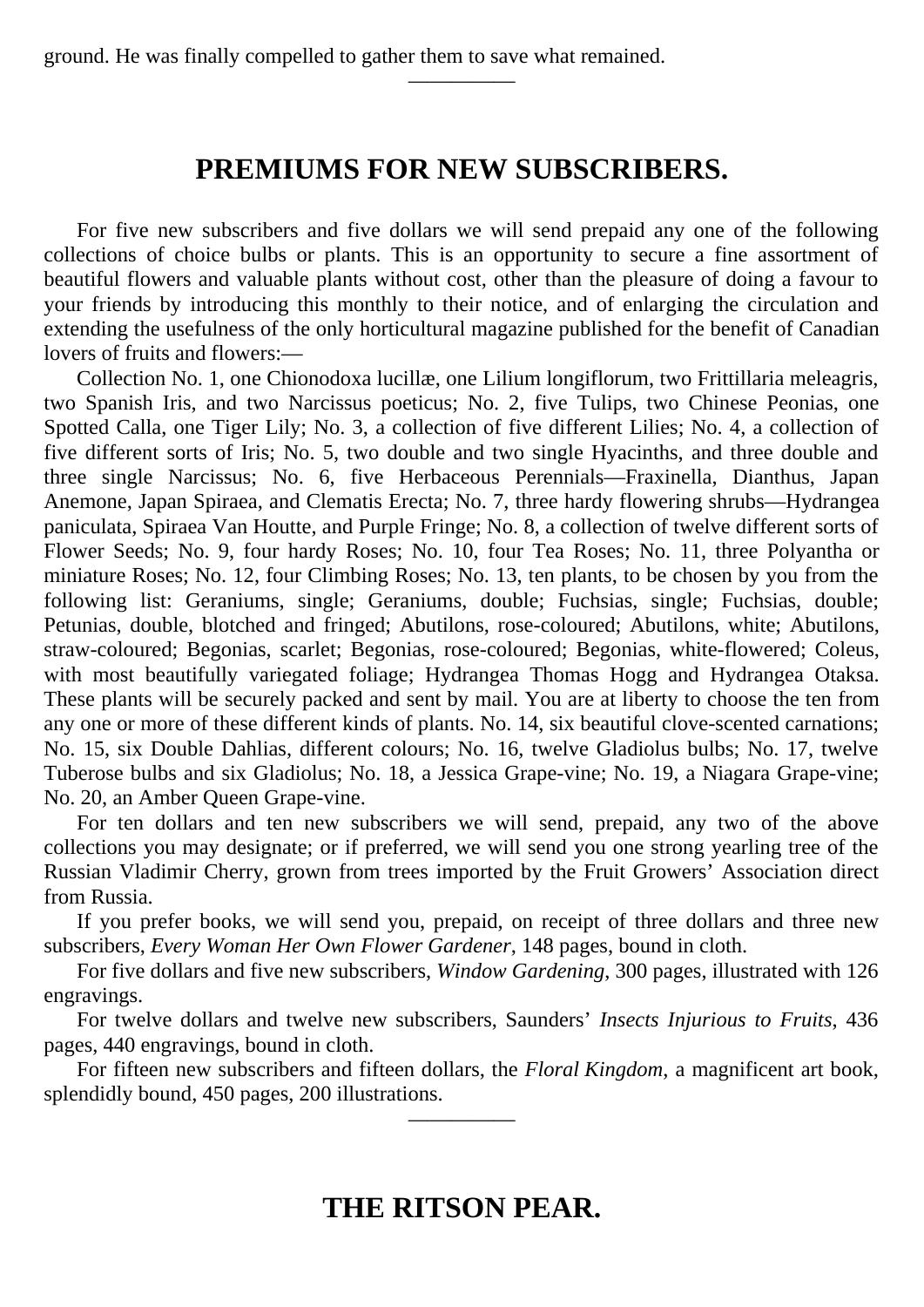We have received from Messrs. Stone & Wellington a specimen of this pear, which they inform us had its origin at Oshawa, Ontario, and that the original tree is now over sixty-five years old and still bears large crops of fine fruit. While other varieties have been planted in the same field that after a few years succumbed to the pear-blight or perished from some other cause, this tree has never been affected in any way, either by the severity of the weather or by disease of any kind.

The pear received by us measured two and a half inches in length and six inches in circumference at its largest part. In shape it is obtuse pyriform, light green in color with splashes of russet. The flesh is tender, juicy, sweet, somewhat gritty about the core, quality "good." It seems to be in season from the middle to end of October. This may prove to be a valuable pear for some of our colder sections because of the apparent hardiness and healthiness of the tree.

—————

## **ONTARIO FRUITS FOR THE COLONIAL EXHIBITION.**

The President of the Ontario Fruit Growers' Association, Wm. Saunders, Esq., London, Ont., has undertaken to superintend the preparation of a collection of Ontario fruits, for the Indian and Colonial Exhibition, to be held in London, England, next summer. He desires to receive contributions of choice specimens of fruit from persons residing in any part of Ontario, which will be preserved in fluid in glass jars. He now wishes to obtain all the varieties that can be had of apples, pears, grapes and nuts. Of large fruits three or four specimens will be sufficient; of medium size, six specimens; of small size, sufficient to fill a quart jar. The samples should be carefully named, and forwarded in baskets, by express. The express charges will be paid in London.

It is important for the credit of our Province, and the advancement of its fruit interests commercially, that this collection should be of great excellence; therefore, Mr. Saunders hopes that all who can will forward, and induce their neighbors to forward, samples of any fine fruit that may be had in their neighborhood. All such contributions will be duly acknowledged.

The following is a list of those who had contributed up to the 3rd of November:—

A. M. Smith, St. Catharines, 8 varieties of apples, 4 pears, 1 of crabs, 1 peaches, 3 grapes, 2 quinces, some peppers; also egg plants, and tomatoes.

S. Parnall, St. Catharines, 3 varieties apples, 3 pears, 1 crab apples, 1 grapes.

Beadle & Dunlop, St. Catharines, 3 varieties apples, 3 grapes.

Albert Pay, St. Catharines, 8 varieties pears, 1 peaches.

T. R. Merritt, St. Catharines, 6 varieties of pears.

W. Fletcher, St. Catharines, 6 varieties of pears.

W. Haskins, Hamilton, 7 varieties of grapes.

S. Burner, Hamilton, 20 varieties of grapes.

H. Saltmarch, Hamilton, 8 varieties of grapes.

John Mellon, Hamilton, 6 varieties of grapes.

S. Woodley, Hamilton, 18 varieties pears.

D. Murray, Hamilton, 5 varieties apples, 5 pears; also 11 jars of grapes, crab apples, and peppers.

Thomas Harper, Hamilton, 5 varieties pears.

John Gordon, Hamilton, 22 varieties apples, 3 pears.

J. W. Sinclair, Hamilton, 5 varieties pears.

R. Postan, Oakville, Niagara grapes.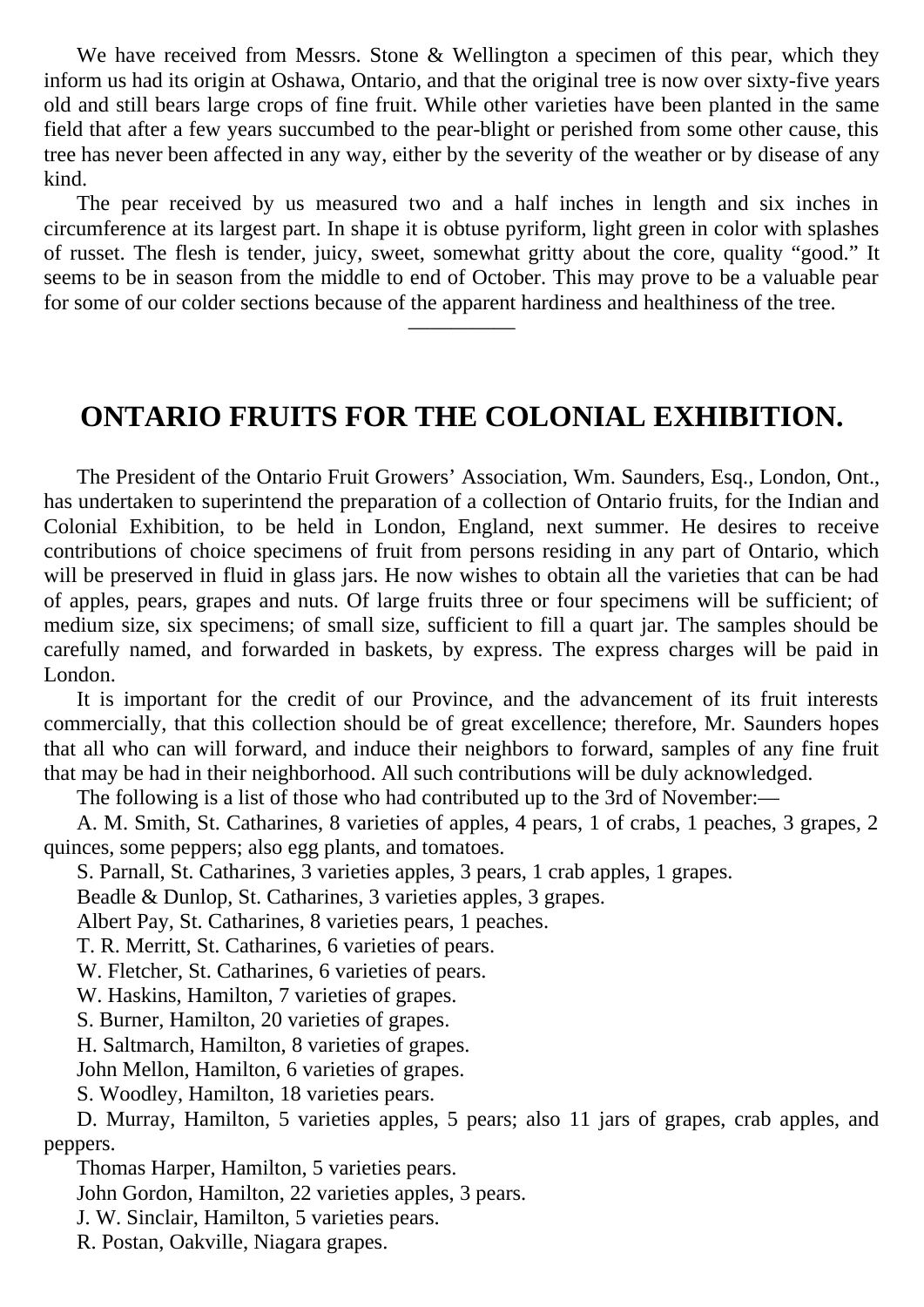Chas. W. Culver, Simcoe, fine Alexander apples.

B. Gott, Arkona, 2 varieties apples, 13 grapes.

P. E. Bucke, Ottawa, 9 varieties grapes.

W. Graham, Ottawa, 6 varieties grapes.

A. McD. Allan, Goderich, a very fine collection, consisting of 31 varieties apples, 16 pears, and 4 plums.

Thos. Beall, Lindsay, 6 varieties apples, 11 bottles of gooseberries, 2 strawberries, 1 currants, and an excellent sample of Niagara grapes.

S. P. Stipes, Barton, 1 variety pear.

Wm. Rynor, Barton, 3 varieties apples, 5 pears.

John Lamont, Barton, 3 varieties apples.

S. Lovel, Barton, 6 varieties apples.

D. Vanduzer, Grimsby, 3 varieties apples, 8 pears, 3 peaches.

W. P. Coyne, London, 1 variety apple.

P. Mackenzie, London, 2 varieties apples.

An excellent collection of apples and pears, forwarded by Mr. A. McD. Allan, from the Ridgetown Exhibition, contributed by the Howard Branch Agricultural Society, consisting of 33 varieties.

George Nixon, Hyde Park, several varieties each of apples, pears, and crabs.

Wm. Kotmire, St. Catharines, 6 varieties apples, 2 pears.

R. D. Colgrove, London, 2 varieties apples.

D. Nicol, Cataraqui, 3 varieties apples.

J. B. Osborne, Beamsville, 4 varieties pears, 3 apples, 1 grapes.

James Briody, London, 3 varieties apples.

P. C. Dempsey, Albury, a fine collection, including 36 varieties apples, 4 pears, and 33 grapes.

Henry Woodruff, St. David's, Niagara grapes.

Dr. Flock, London, yellow egg plums.

James Griffiths, Westminster, Wilson's Early blackberries.

T. H. Parker, Woodstock, Glass' Seedling plums.

James Emmerson, Valencia, 10 varieties apples.

George Davy, Valencia, 3 varieties apples.

Henry Paffard, Niagara, four very fine samples of grapes, one being a very large bunch of Black Hamburghs, grown in the open air.

J. Ormond, Niagara, 3 varieties peaches, 3 apples, 1 pears, 1 grapes.

Gage J. Miller, Niagara, 7 varieties pears.

Edward Brammer, London Township, 6 varieties apples.

F. Farncomb, Newcastle, 7 varieties apples, 8 pears.

James Dorman, Byron, 5 varieties apples.

John Plummer, London, a fine sample of walnuts.

Judge Hughes, St. Thomas, Jonathan apples.

J. M. Denton, London, 3 varieties apples.

## **THE REYNARD APPLE.**

—————

Mr. Charles E. Brown, a life member of the Fruit Growers' Association of Ontario, says: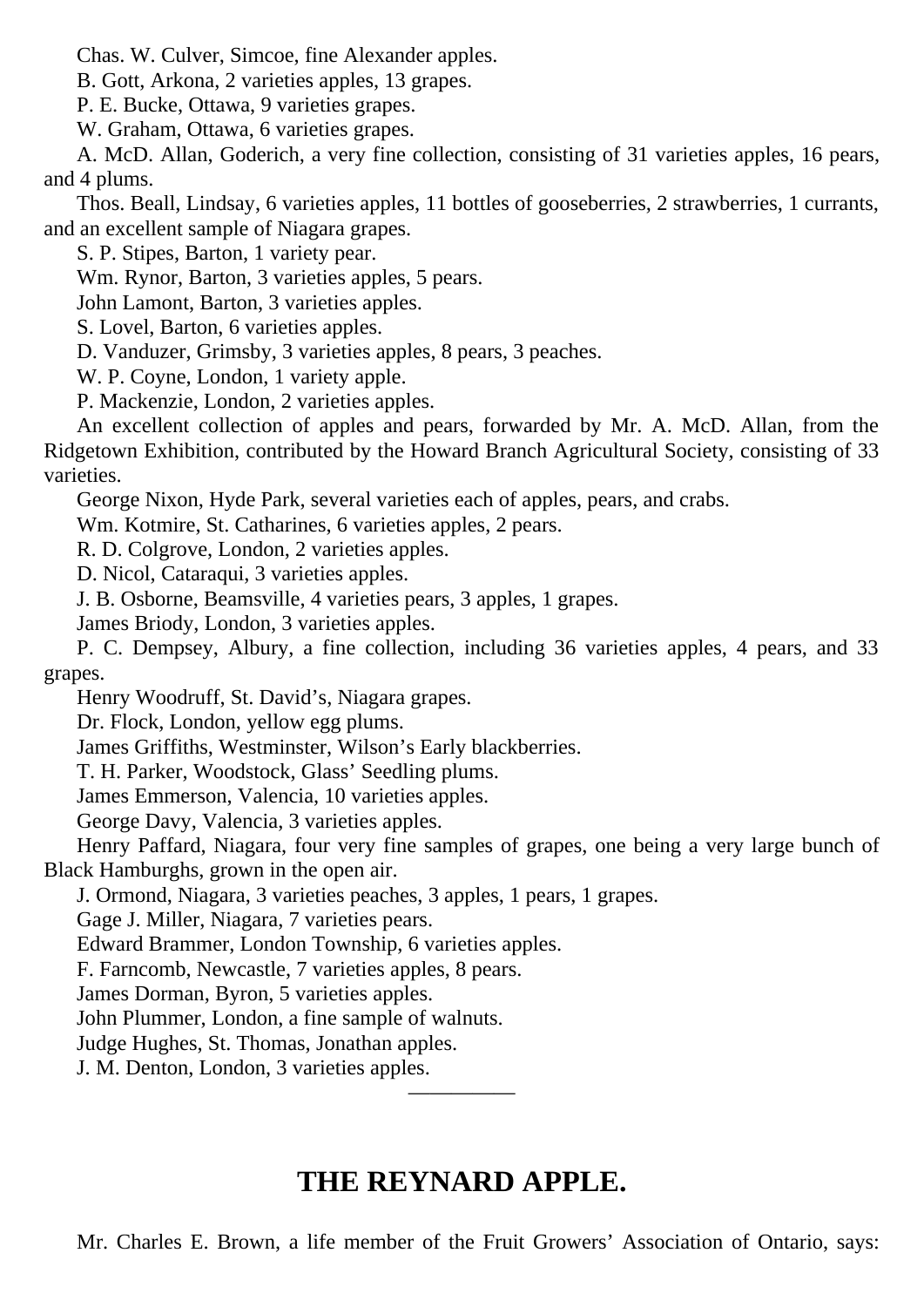"We have a seedling in this county, the Reynard, season November to February, a very large, symmetrical, round apple, greenish yellow, with sometimes a faint blush, that I should like to see tried in Ontario, and would be glad to send scions gratis to any one who will try it, with the assurance that they will be pleased with the result; also scions of a Cornwallis seedling, Bishop Bourne, from seed of Ribston Pippin, of which you will see a notice in next report of the American Pomological Society. My idea concerning the Reynolds is that the quality would improve in a warmer region, and that it would be a valuable market variety."

We will give Mr. Brown's address to any one wishing to try one or both of these varieties of apple in Ontario.

#### ————— **VERBATIM HORTICULTURAL REPORTS.**

In noticing the report of the Fruit Growers' Association of Ontario the *Rural New-Yorker* spoke in terms of commendation of the peculiar feature of these reports that the words of the speaker are taken down exactly as spoken by a skilful shorthand writer. One of its correspondents takes notice of this fact in the following terms:—The *Rural* is right, as usual, when it says that a full report of the discussions at horticultural meetings makes the most valuable part of the record when published. If *verbatim* reporting ever pays, it pays there. Even a little shade of expression from an expert, fully given, will sometimes speak volumes.

#### ————— **A DISHONEST TREE AGENT.**

We notice that a dishonest tree agent by the name of Archibald Drinkwater has met with his deserts. It seems that he forged several orders for trees by increasing the amount ordered after the order was given, and that he tried this game on at least two different nursery firms for whom he engaged to sell trees. Fearing he might be called to account he fled the country and domiciled himself near Chicago, not being aware that the extradition treaty covered his case. He was hunted up by a shrewd detective, brought back and tried at the Fall Assizes in Owen Sound, and sentenced to five years in the penitentiary. This may serve as a commentary on the old adage that "honesty is the best policy," and be a warning to others.

#### ————— **THE SMALL FRUIT GROWERS' ASSOCIATION.**

We learn from Mr. S. Cornwell that the annual meeting of the Small Fruit Growers' Association of the Counties of Oxford and Brant will be held in the Town Hall, Norwich, on Thursday, January 14th, 1886, at 10 o'clock a.m. sharp. All persons interested in fruit growing are respectfully requested to be present at the meeting and take part in the discussion on fruit growing.

—————

#### **MICHIGAN STATE HORTICULTURAL SOCIETY.**

The annual meeting of the Michigan Horticultural Society will convene in Conkey's Opera House, Benton Harbor, December 1, 2 and 3, 1885. Delegates in attendance will be entertained by members of the local society. The Convention will open on the afternoon of Tuesday, December 1, at 2.30 o'clock, and close with an evening session on Thursday. On the evenings of the second and third days popular lectures will be delivered. The first evening and the day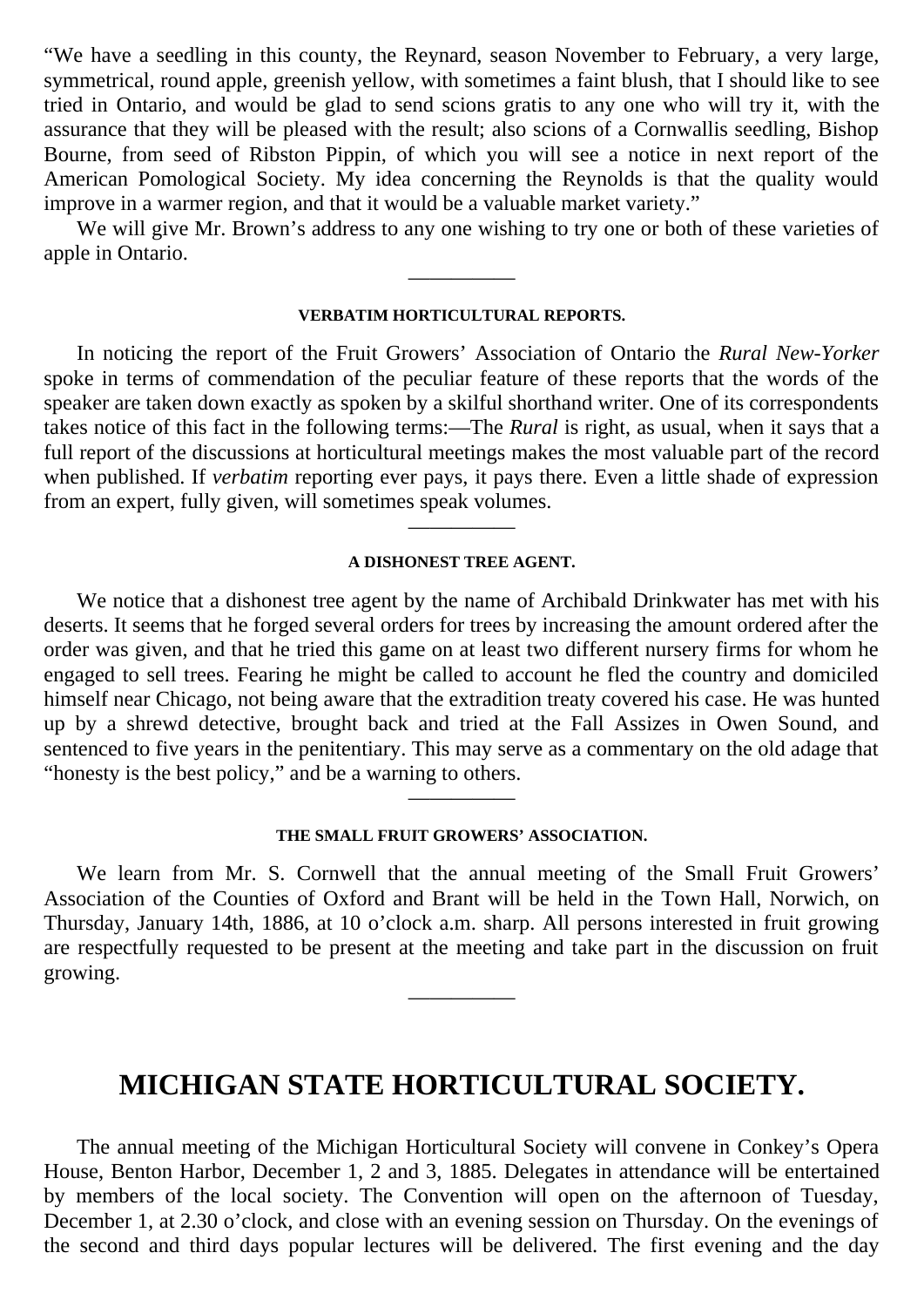sessions will be devoted to the discussion of topics connected with horticultural pursuits, the following being an outline of the programme:—

*Tuesday*—Market fruit growing.

*Wednesday morning*—The vegetable garden.

*Wednesday afternoon*—Ornamental horticulture.

*Thursday morning*—Amateur fruit growing.

*Thursday afternoon*—Arboriculture and forestry.

Kindred organizations are cordially invited to send delegations. For railway certificates and further information, address the secretary, Chas. W. Garfield, at Grand Rapids, Michigan. —————

## **THE INDIANA HORTICULTURAL SOCIETY.**

Will hold its Annual Meeting at Purdue University, Lafayette, Ind., on the 1st, 2nd and 3rd of December, 1885.

The following are some of the subjects to be considered: Pears, Plums, and Cherries of North-east Europe, Horticultural Entomology, The Protection of our Birds, Progress in Horticulture, When and How to Plant, When and How to Prune, The Effects of Frost on Plants, Horticulture and School Sanitation, The Ornamentation of School Property, and Its Permanent Influence upon the Pupils, Distribution and Preservation of Species, Fruits for Farmers' Families, What Experimental Stations can do for Horticulture, What Fruit Trees shall we Plant? All persons attending the meeting will be entertained free of cost at the University.

#### ————— **FLOWERS IN THE SCHOOL GROUNDS.**

Mr. Morgan, Inspector, has sent a crate of flowers to Orillia Public School.

Mr. Ellis, gardener, proposes to present fifty packages of flower seeds to the Public School, to give the pupils instructions in planting them, and prizes to the most successful cultivators. —*Orillia Packet.*

#### ————— **PRICES OF APPLES IN ENGLAND.**

We learn from Keeling & Hunt, fruit brokers, Monument Buildings, London, E. C., England, that on the 21st of October last the following prices per bbl. were realized: Baldwins, from 12*s.* to 18*s.*; a few choice, 21*s.*; Greenings, from 13*s.* to 15*s.*; Jonathan, from 12*s.* 6*d.* to 17*s.*; King, from 13*s.* to 16*s.*; Spitzenburg, from 12*s.* to 17*s.* 6*d.*; Spy, from 14*s.* to 16*s.* 6*d.*; Vandevere, from 10*s.* to 11*s.* 6*d.*

—————

## **QUESTION DRAWER.**

#### ————— **NEW DISASTERS.**

DEAR SIR,—The present year's experience has introduced me to two fresh and unexpected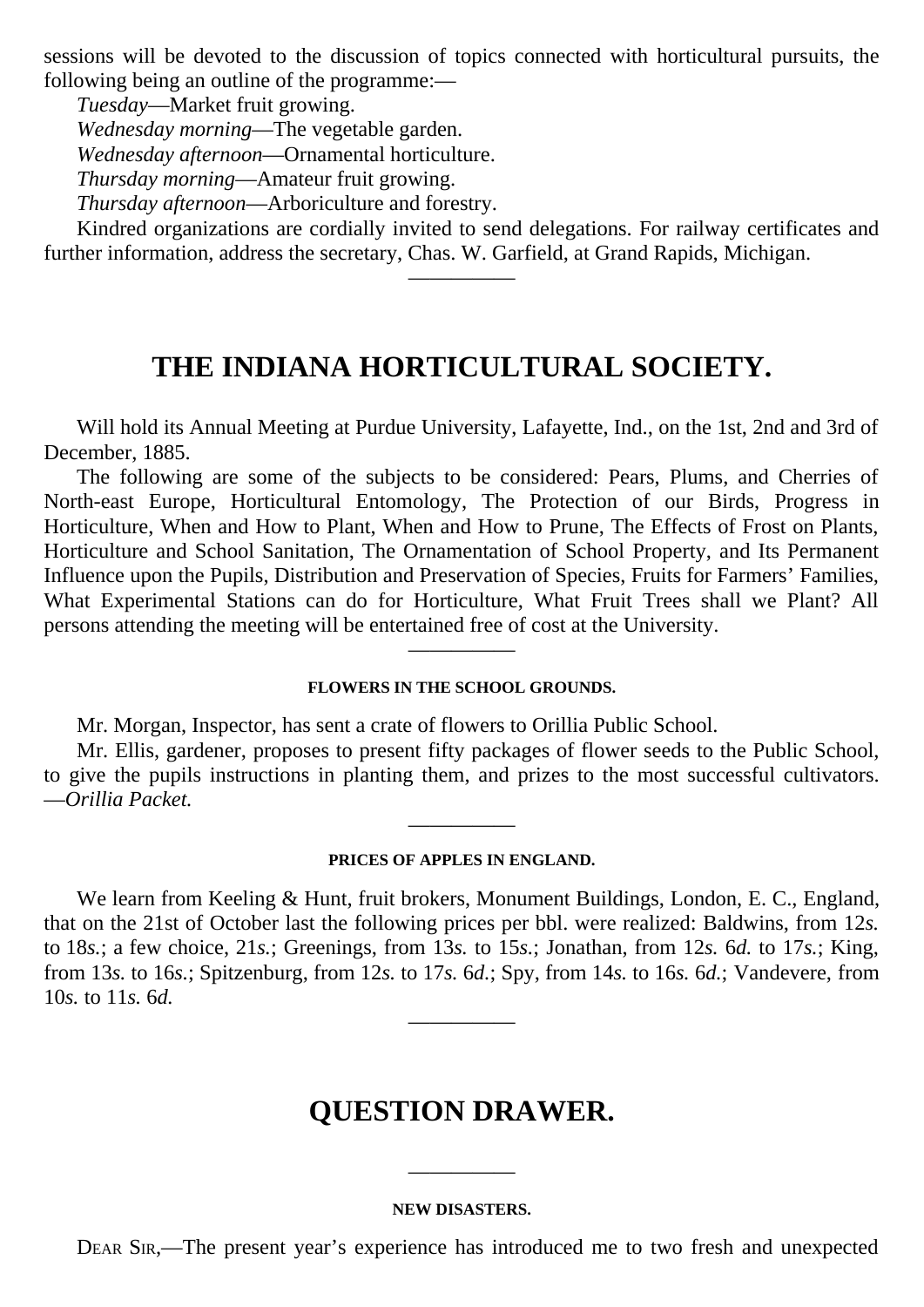disasters—one connected with plums, and the other with grapes; both, however, being some insect or disease which causes the premature death and removal of the leaves. With the (1) plums this commences before the fruit is ripe, and the destruction was not so complete as altogether to prevent its ripening. Although in two or three cases very few leaves being left, and the fruit at the time quite green, I considered it advisable to remove it rather than endanger the life of the trees. With (2) grapes, the Delaware was the greatest sufferer, while Brant, Rogers' 9 and 15, and Clinton did not altogether escape. Of the Delawares not a single bunch ripened or a single berry ever turned colour out of a crop of between 100 and 200 pounds, and I may also say that there was not a leaf on any of the vines, old, young, or seedlings, long before there was any frost to injure them. I noticed a small, light-colored insect under the leaves, and tried Paris green without effect; afterwards wings grew on these insects, and they infested the vines like a swarm of gnats. I suspect them to be thrip, but don't know. On the plums I saw no insect, but noticed dark spots on the leaves, and they became so brittle that at the slightest touch they fell off the trees. Although my vines and trees were loaded with fruit, overbearing could not have been the cause in either case, for I had both vines and trees that had never borne fruit affected in the same way.

If you can point out a remedy for these disasters you will confer a favor on

Yours truly,

Barrie, 9th Nov., 1885.

REPLY.—(1). Plum trees are very apt to loose their leaves prematurely under the following circumstances:— (*a*) When growing in poor soil, (*b*) when growing in wet or insufficiently drained ground, (*c*) in very dry weather or protracted drouth, and (*d*) if the soil be sandy. The remedies are to plant in a rich, well drained clay soil, and to keep it rich by liberal manuring, and a yearly application of a liberal supply of salt on the surface of the ground, from two quarts to half a bushel, every spring, according to the size of the tree.

(2). Your insect is probably the grape-vine leaf-hopper, *Erythroneura vitis*. They live over winter in the winged state under the dead leaves or such other rubbish as they may find. In the early summer they lay their eggs on the young vine leaves. When the larvæ hatch out they resemble the perfect insect, except that they have no wings. They feed on the young leaves by puncturing them with their sharp proboscis, through which they suck up the juices. The injury appears on the upper surface of the leaf in the form of yellow or brownish spots, which increase in size with the growth of the insects, at length involving the whole leaf, which looks as if scorched, and at length drop from the vine. This work is continued during the life of the insect, which in its last stages acquires wings and flies from vine to vine. The Delaware and other thinleaved sorts suffer more from these insects than the leathery-leaved sorts. The remedy is one of prevention, by gathering all the vine leaves in autumn and burning them, and raking the surface frequently and cleaning up all rubbish where they can hibernate. Syringing with tobacco-water, whale oil soap, kerosene emulsion, etc., when the insects are first hatched is recommended, but these are wholly inefficient when they have acquired their wings.

#### ————— **CATALPA SPECIOSA.**

My Catalpa has grown nicely, but it has two shoots forming a fork. Would you advise (1) cutting away one or letting it grow as it is? I planted it in a tub with holes bored in the bottom so that I can remove it to its proper place in the spring, knock the staves away, and plant it without injuring the roots: is this  $(2)$  a good plan? I have a Bignonia which has grown about three feet since it was planted in the spring: ought I (3) to lay it down and cover it, or does it spring up afresh in the spring, the old vine dying? I like the appearance of the Catalpa; its foliage is fine;

A. HOOD.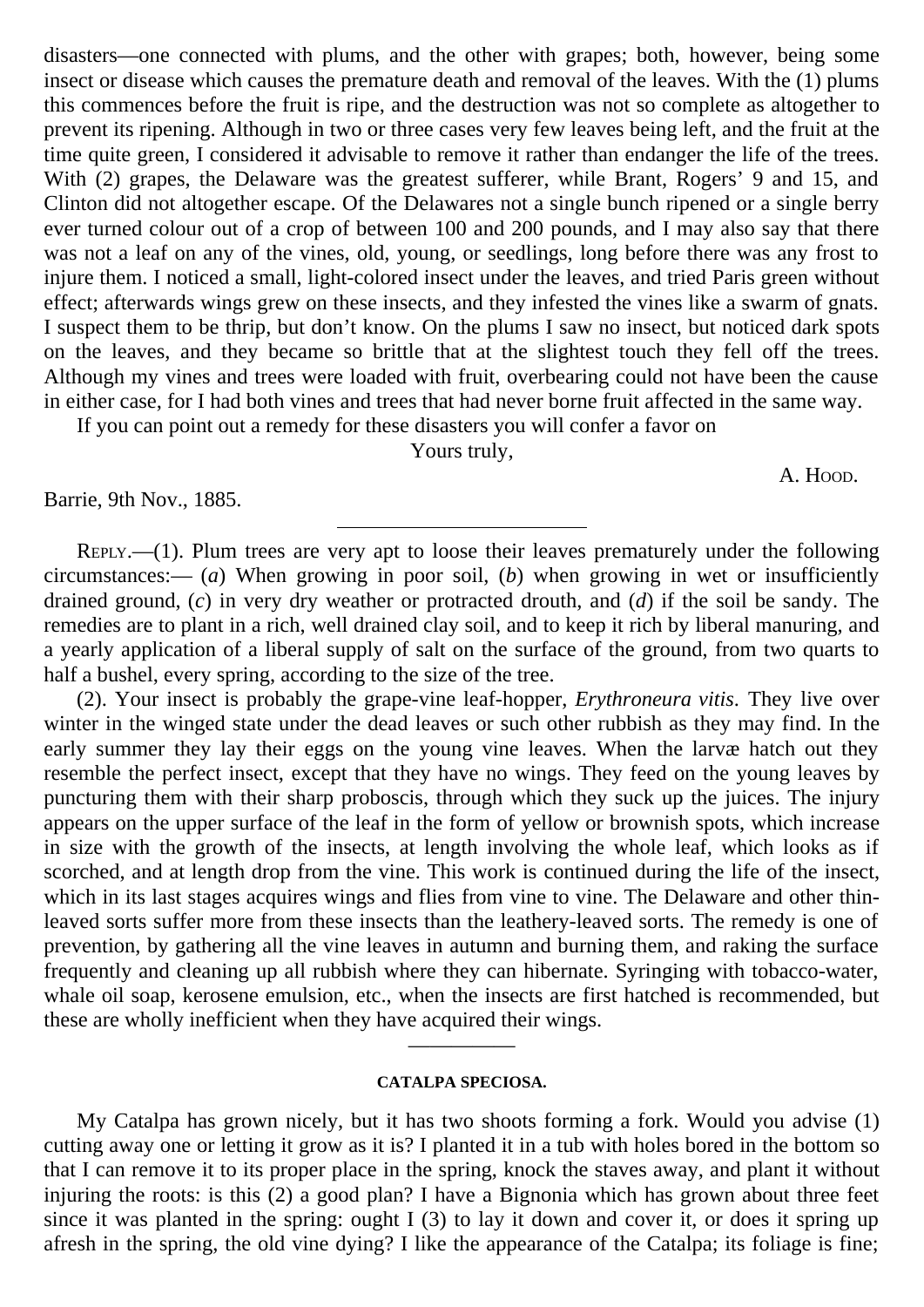and if its bloom is as nice as represented in the *Canadian Horticulturist* and *Rural New-Yorker*, it will be a beautiful tree. At about what (4) age does it begin to bloom?

Bethany.

REPLY.—(1), Cut away one of the shoots when you plant it out next spring. (2), Yes, your plan is a good one, especially with trees that are difficult to transplant, but we have found the Catalpa speciosa, or Hardy Catalpa, to bear transplanting remarkably well. (3), You would do well to lay your Bignonia down this fall and cover it lightly. It does not die down in autumn and spring up afresh from the root in the spring. (4), The Catalpa speciosa often begins to bloom at three and four years old.

#### ————— **FERN FRONDS.**

Among some ferns I have just received from Muskoka I found one, a frond of which I enclose to you, all the petioles of which were covered with what appears to be a parasite, but whether vegetable or animal I cannot judge. I shall be greatly obliged for your opinion on the subject, and for any information about it which you may be able to give. I have quite a collection of native varieties gathered from various parts of the Province, but I never saw anything of the nature of a parasite on any specimens before, and the resemblance of the present example to violet or pansy seed is so remarkable as to excite wonder as to its origin.

Toronto, 23rd Sept., 1885.

REPLY.—That we might have the opinion of an authority in this matter we sent the specimen to a student of Cornell University at Ithaca, N. Y., with the request that he would submit the specimen to the professor of botany. This was done, and the professor stated that the fern was one of the Moonworts, but so very much dried up that he could not identify the species, that the bodies having the appearance of pansy seeds were not parasitic, but sporangia.

It will be remembered that the Moonworts belong to the suborder *Ophioglossaceæ*, the sporangia of which are spiked, and in Ophioglossum the coriaceous sporangia are in two ranks on the edges of a simple spike, which in O. vulgatum is single and placed on, a stalk.

Will you please inform me through the medium of the *Canadian Horticulturist* whether the bulbs of tuberoses and tigridias should be taken up in the fall and preserved in a dry state over winter, or can they be left in the ground?

JOHN KNOWLSON.

Lindsay, Ont.

REPLY.—*Tigridia*—The plants of this family will not bear the least frost. The bulbs should be taken up in the fall, thoroughly dried, and kept in a dry, frost-proof cellar, securely protected from mice. Plant again in spring, when the ground has become warm. *Tuberose* bulbs should also be kept in a warm, dry place. If they are kept in a temperature below 50° F. the flower germ is apt to decay; and, although the bulb may appear sound outwardly, and send forth an abundance of leaves, it will not flower.

#### ————— **HEATING A VINERY.**

I have a cold grapery 30 x 15 feet, in which the grapes have not ripened properly for the last

S. A. C.

R. KENNEDY.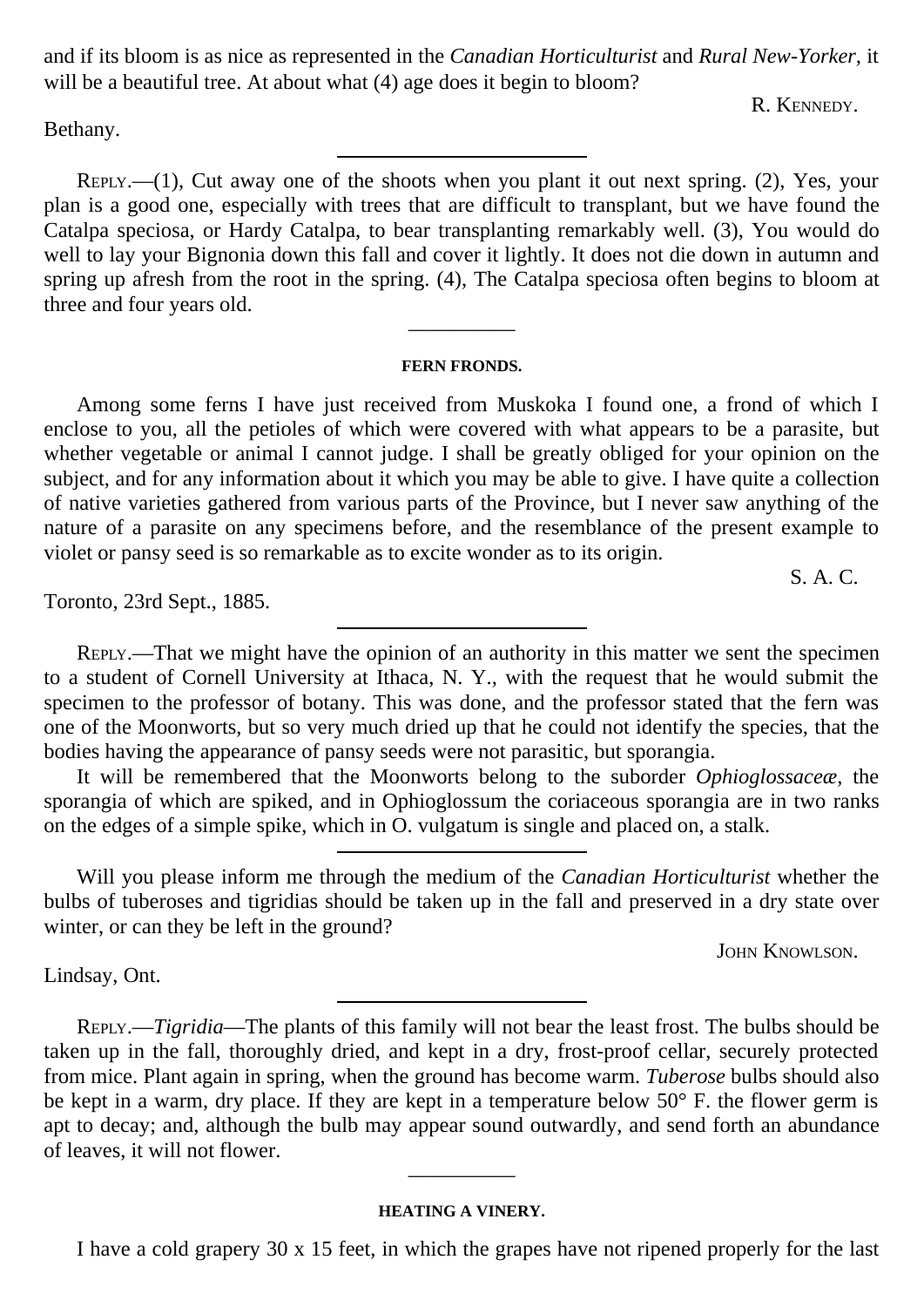two or three years. Will you oblige me by stating in the *Canadian Horticulturist* the best way of heating it?

Toronto.

REPLY.—The best method of heating a vinery is by means of hot water in four-inch pipes, with one foot in length of pipe to every fourteen cubic feet of space, running the pipes under the walk within the house. At page 142 of the *Canadian Fruit, Flower, and Kitchen Gardener* will be found a full description of the simplest mode of heating a vinery, with diagrams illustrating the method.

—————

## **WHAT THE PEOPLE SAY.**

—————

#### **NEW GRAPES.**

#### **P. E. BUCKE, OTTAWA.**

The past season has fully demonstrated the value of two candidates for public favour in the grape line; and though they are not absolutely new, yet their introduction is of such recent date they have neither of them become so universally disseminated as they deserve to be. I allude to the Brighton and the Amber Queen.

The Brighton was raised by Jacob Moore, of Brighton, New York, and is a fine, strong grower. It gives an exceedingly handsome conical bunch, of moderate compactness, neither too loose nor apt to jam; berries large, of a deep red colour; ripens with Creveling or a little before Concord; has a fine, sprightly, aromatic flavour; flesh tender, with a very slight pulp. It is not a good keeper, as it loses somewhat of its flavour when over-ripe. No collection of grapes is complete without the Brighton, and if only one vine is planted it should be of this variety.

The Amber Queen, which I obtained from Messrs. Stone & Wellington, nurserymen, Toronto, some three years ago, produced a good crop this season. The plant is a vigorous one, and has not been attacked with any disease. The grapes are free from rot and mildew; the berries hang well on the bunch; it is the earliest red grape I have so far fruited; it has a sweet, rich flavour; berry a little smaller than Brighton, but much larger than Delaware; it is a good keeper. The leaves on the young shoots of this variety have a beautiful golden bronze appearance, and are quite ornamental.

The Delaware is the most sought after by the public of all the red grapes; but it is believed when the Amber Queen and the Brighton come to the front, as they are bound to do, they will take the highest rank both for market and table, their appearance and flavour being of first quality.

—————

W. W. R.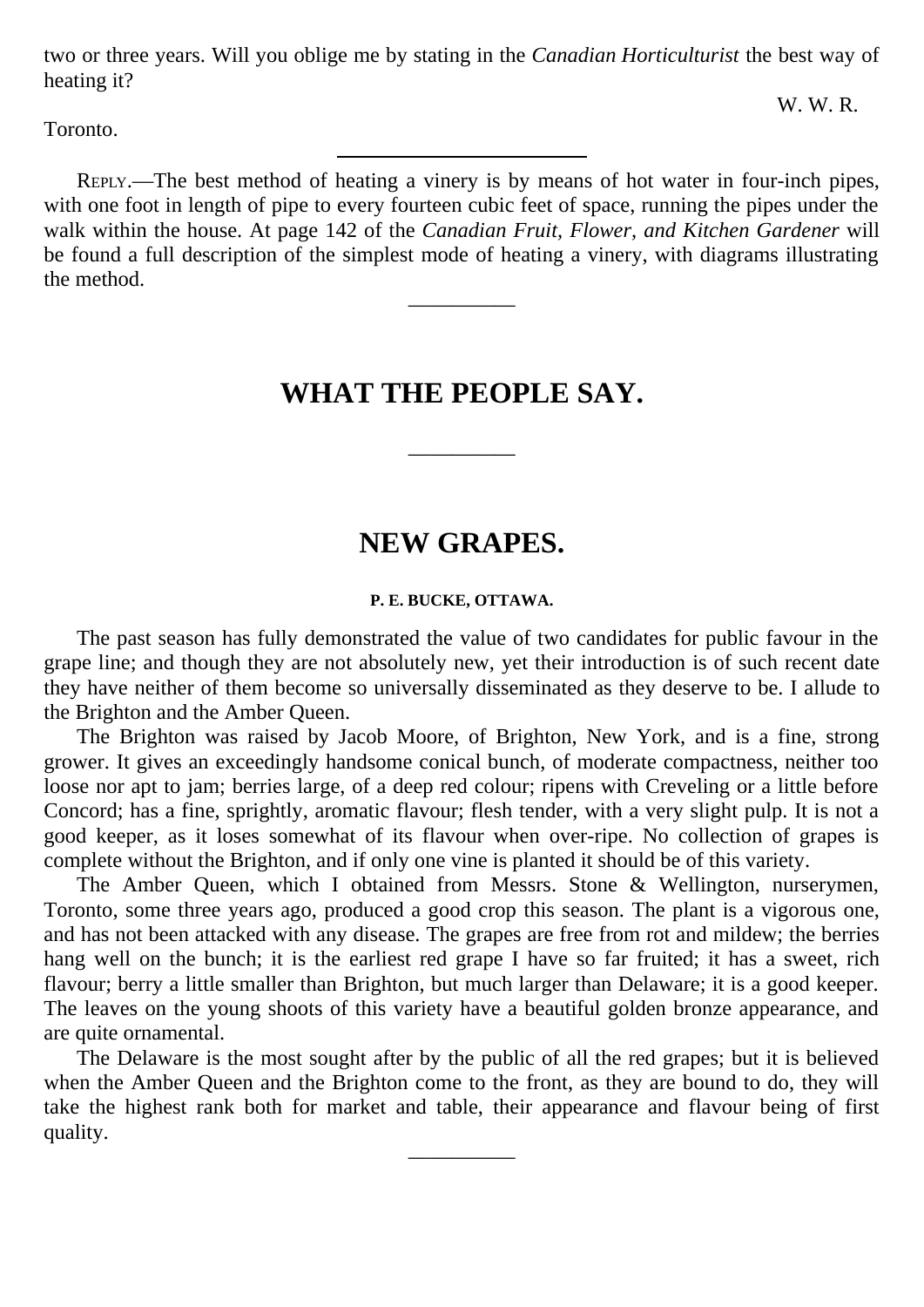## **GRAPE NOTES.**

#### **BY T. C. ROBINSON, OWEN SOUND.**

As the vineyard season comes and goes, what sweet spots and streaks are indented on the memory in judging the merits of the multitudinous varieties that so successfully claim our attention! Some of the introductions of recent years are certainly remarkable for their excellence. Among these the one which has attracted the most attention, perhaps, is the

*Niagara.*—I find it well up to the claims made for it. Season of ripening about with Worden; cluster large, and quite compact without cracking; berry as large as Concord, rather oval, of a fine shade of greenish yellow; and quality very sweet and delicious, though not as rich as some others; while the vine is a remarkably strong grower, very productive, and the foliage is of the healthy Labrusca type. Unfortunately, my crop of all varieties was cut short by a late spring frost; but the abundant blossoms showed what the Niagara could do. In spite of the strong foxy smell which it develops when kept in the house for some weeks, I would rather grow it for profit than any other variety which I have tested.

*Jessica.*—I have not yet fruited this, and shall watch the columns of the *Horticulturist* with interest for the reports of those who have it in bearing.

Some vines that I have have grown well.

*Moore's Early.*—Perhaps this grape will pay the best of all the black varieties that can be grown for a distant market, provided it is given rich soil. This condition touches its weak point, viz: its lack of vigor in growth. I would not like to call it a *poor* grower, yet it is notably behind Concord and the Rogers' varieties in this respect. Yet we cannot expect to have the great advantages of extra earliness, size, etc., without paying for them in some way. And when the Moore puts so large a measure of its sap into fine clusters of very large, firm, handsome, and well flavored fruit, that ripens along with Champion, we should not grudge a little extra manure and elbow-grease, to enable the vine to stand the strain, and grow enough wood to do it again next year. I find the fruit to be tougher-skinned than either Concord or Worden, and the quality about like Concord.

*Lady* is another variety which labors under the same defect. If it gets good treatment it ripens about with Moore and Champion, and while the clusters are only of medium size, yet the berries are often as large as Concord. It seems a rather slower grower than Moore's Early, with rich soil and fair cultivation. I think it will be found of great value as the earliest white grape in general cultivation. The fruit is sweet and good, and the foliage, like Moore's Early, is of the hardy, insect-proof and disease-resisting Concord type. The fruit of the Lady is too tender-skinned to ship far.

*Champion.*—What a poser this grape is. How one would like to kick it out for its sourness when first colored, and for its poor quality that is worse than sourness when fully ripe! And yet, with its extreme earliness, its good-sized berry, and compact (if not good-sized) cluster, its healthful foliage, and great vigor, hardiness and productiveness,—*there it is*,—come to stay, I verily believe! We may *talk* about kicking it out; but as long as men find that with Champion vines they are sure of big grapes and lots of them, so long it will rear its crest triumphant. People will certainly be shy of all black grapes on the fruit stands while the Champion is around, yet most folks who buy would prefer Champion grapes to *no* grapes. So let us as a remedy try to work market quotations into a separate rate for Champion, and then let this irrepressible Labrusca have its fling!

I don't succeed with *Pocklington*, or *Prentiss*, or *Lady Washington*. I have them in a sunny spot on very rich soil, but where we neglected proper cultivation. Some other varieties with poorer treatment have done well. Some have utterly failed. So I am not competent to pass an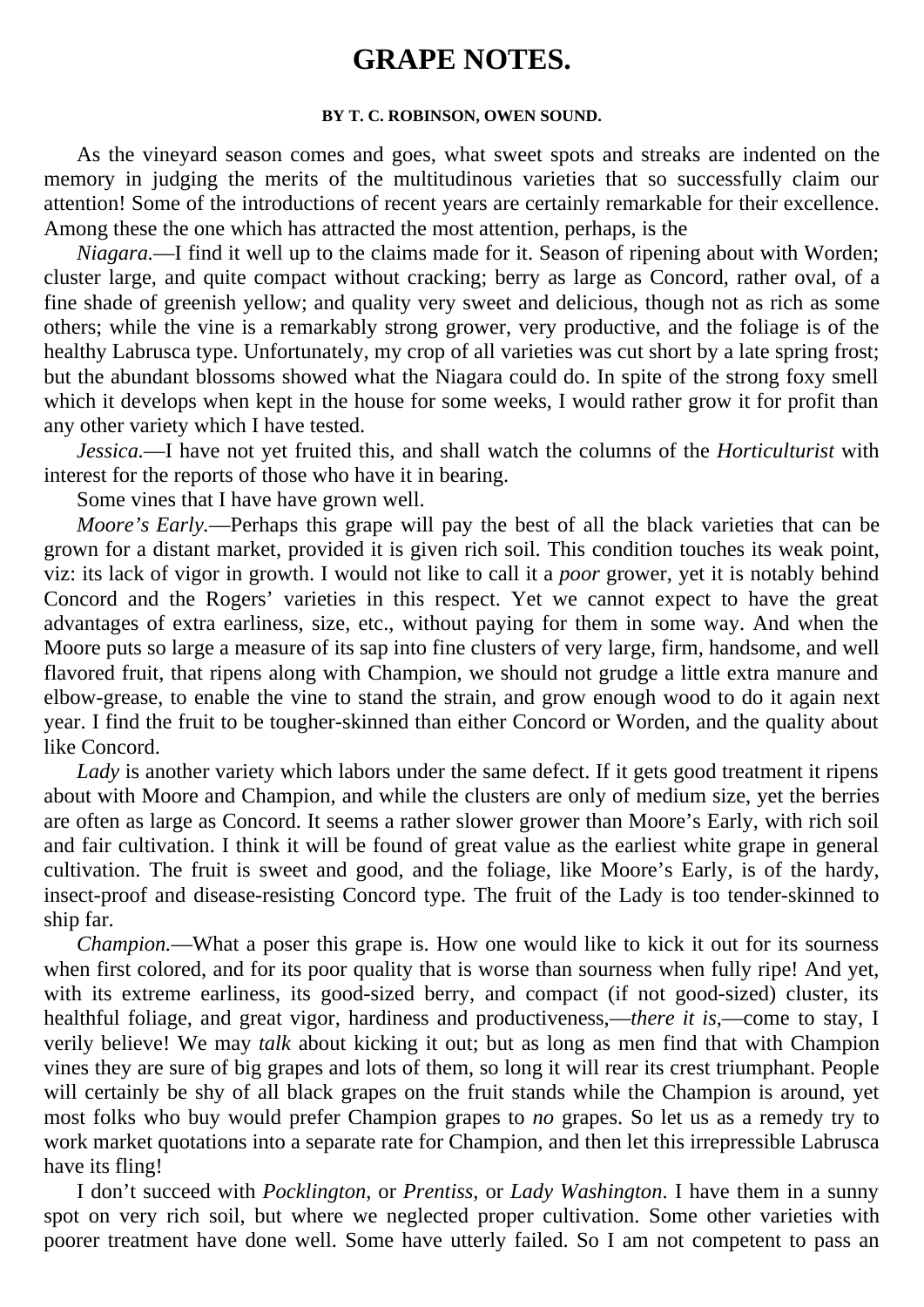opinion upon these from experience.

*Jefferson* has been a disappointment. The fruit sent me some years ago, upon its introduction, was the most delicious I remember ever tasting; the foliage is of the healthy native type, and the growth vigorous. But it winter killed with me, when left exposed, so that I have never grown a cluster: I must experiment further. It proves fully as late as Concord, on the grounds of a friend in town.

It would never do to omit mention of the "old reliable"

*Concord.*—This has ripened here this season; that is, it has fully *colored*. But was it ripe? The fact is the Concord demands a longer period of sunshiny weather than we usually get in this northern lake region; so that even when it does color you have to lay it down, gently or otherwise, with the sad conviction that you are eating Concords that are not Concords. The Concord body is there, but the Concord *soul* is hence!

But whatever our Concords lack in sweetness, etc., is more than made up in its noble child, the

*Worden.*—Here we have to the full the thrip-proof, mildew-proof, Concord leaf, almost the Concord vigour of growth, more than Concord size of cluster and berry, a time of ripening close behind Moore's Early, and by far the purest, most delicious flavor of all the Concord family. Indeed, after comparing it with well ripened Eumelan, Early Victor, Delaware, the best of the Rogers varieties, and with well ripened Concord from southern districts, I must confess that, so far as this season's grapes are concerned, I prefer the Worden to any other whatever.

After giving such an unusual opinion (which I hope some of the newer varieties may give me reason to change) perhaps I had better not go on to speak of the Rogers, and other hybrids, at this time.

—————

### **GREAT STRAWBERRY YIELD.**

<span id="page-16-0"></span>In looking over the September number, I see Mr. Croil mentions a wonderful yield of strawberries on the "Slip-shod System." There is a somewhat similar case in this village, only with far more astonishing results. I can verify the statement as to yield, and I measured the patch myself.

A man put in a patch in his garden Sharpless strawberries in the spring of 1883, one foot apart every way, kept them as clean as he could, but allowed the runners to cover the ground. Last year he raised 75 baskets, and this year 375 baskets! The piece of ground measures 7 yards by 17. He says he has had very little trouble this year with weeds; and no wonder, when I saw the piece there was no room for weeds. I need not say the soil is splendid. Hitherto I have planted in matted rows, and kept as clean as I could with a good deal of labor; but in future I think I shall try to grow strawberries as this man does. How is it all one's theories are so upset? It is very discouraging to a beginner like myself. Perhaps some experienced strawberry-grower will explain the reasons for this wonderful yield.

I remain, Sir, yours truly,

—————

A. J. WRIGHT.

Lakefield, Ont., Nov. 5, 1885.

[Will Messrs. Little, Hilborn, and Robinson please to explain?]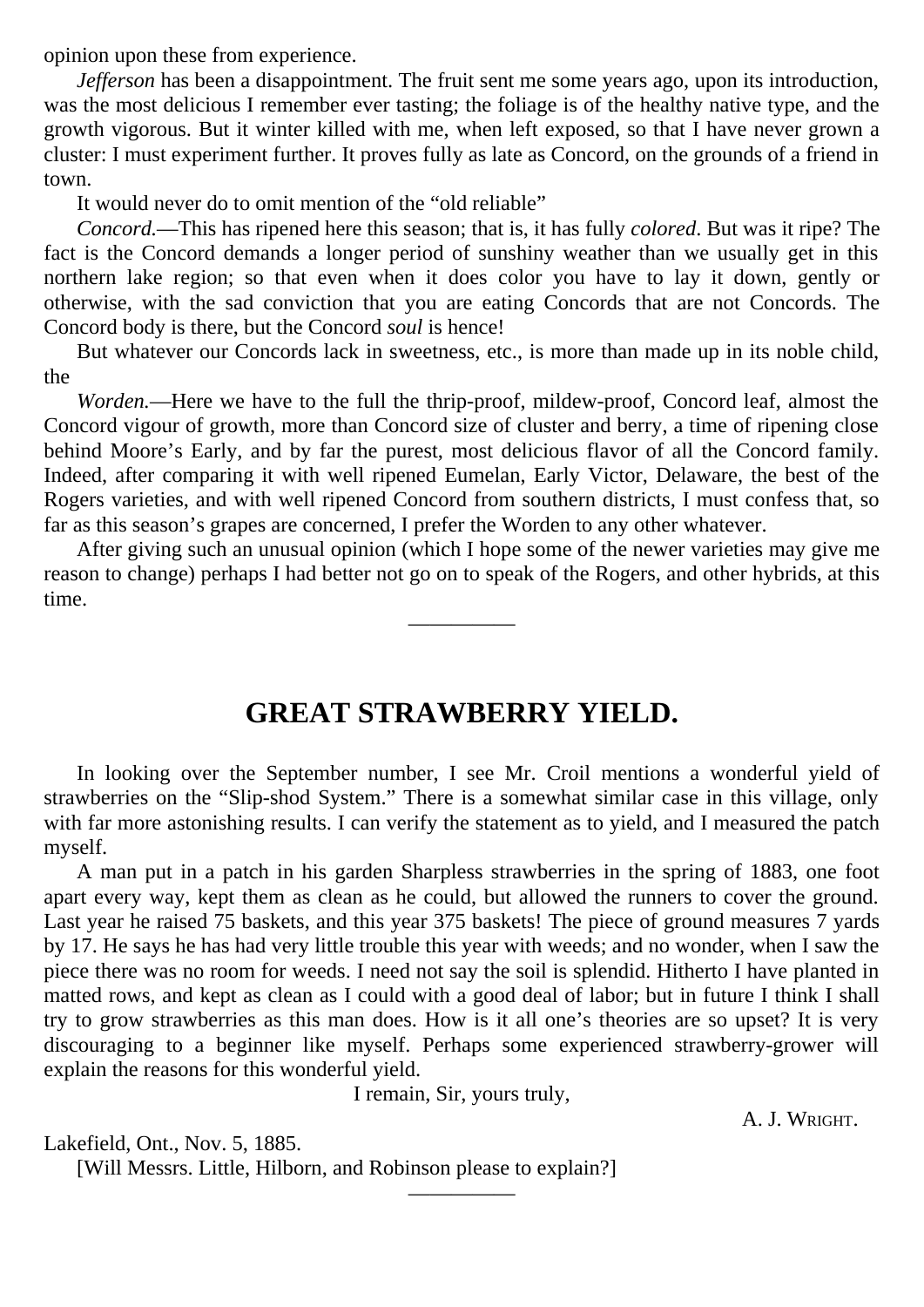#### **AN AMATEUR'S FURTHER EXPERIENCE.**

#### <span id="page-17-0"></span>*To the Editor of the Canadian Horticulturist.*

DEAR SIR,—In the number for November, 1884, I gave my views gathered in a small garden in the suburbs of Toronto. I do not know that I have very much more to add, but possibly the little may be of some use to amateur gardeners.

Mr. Croil took exception to the opinion passed by me upon "Bliss' American Wonder Pea," and kindly sent me some seed raised by himself. I sowed them at the same time and side by side with Carter's Little Gem. The "Wonder" was ready a week or ten days ahead of the "Gem," and was more prolific; so I must withdraw the statement in my former letter. My peas were ready to gather two months after they were sown.

I saw in the seed catalogue mention of a new sweet corn, "Ne Plus Ultra." I planted some, and found it very good. It bears plentifully, and although the grains look small, yet they are deeper set than the other varieties. It looks like popcorn in size, but the depth makes the grain more than double the size. It is very sweet. I still find the "Tom Thumb" very satisfactory.

Carrots and beets have done well. I tried the Hanson lettuce, and found it very satisfactory. Cabbage and cauliflower have both done well, and I have not been troubled by the worm. Tomatoes have been decidedly unsatisfactory. The crop was plentiful enough, but very few ripened. For the last three years I have found it difficult to raise a satisfactory crop, for the reason that the summers have been so cool.

Raspberries were a very abundant crop. I would still recommend the "Cuthbert," particularly to the amateur. Mine came through the winter uninjured.

I have dug up my blackberries (Taylor's Prolific). I find the canes are tender and the crop uncertain. They take up too much room, and become a weed. The "Hopkins" black-cap is hardy and productive. I have a seedling of my own which ripens two or three days earlier and is juicier.

Gooseberries ("Downing" and "Smith's Improved") bore heavily, but were attacked by mildew. Have any of your readers seen the new one, "The Triumph?" Is it mildew-proof?

Grapes have been a very plentiful crop, but the season has been a very unsatisfactory one. I haven't tasted a grape thoroughly ripe. I have suffered from mildew more than any previous year. Even the Delaware, which has never before suffered with me, was attacked severely. The "Brighton," I may say, was destroyed. Has any one tried the remedy recommended by an Italian grape-grower, viz.: "Sprinkle the foliage with a solution of soda—two kilos of soda in one hectolitre of water, or 4½ lbs. of soda dissolved in 26 gallons of water." The remedy is simple if it is only effective. I gave the "Lady" and "Moore's Early" one more chance, and dug them up this fall. I gathered from the both, after having cultivated them for five years, twelve bunches, and I came to the conclusion that I could do better than that with some other varieties. I am much pleased with the "Vergennes." Mine bore about fifty bunches, fair size. I have put away the greater part of them for the winter, and shall watch with some interest the result, for if they will  $\frac{1}{2}$  keep, then it will be well to cultivate them. They ripened fairly well, and since I gathered them they have appeared to ripen more. The Jessica bore a very good crop, and ripened. I notice that if it is allowed to remain too long on the vine it shrivels. The "Purity" also ripened. The great fault with this variety is that the bunch is small. The berry is very firm, of a bright amber colour, and rich flavour, and the vine is a fair grower and bearer. Any one cultivating a few vines I think would be pleased with this kind. The Burnet I have discarded. The Rogers varieties did not mature very well. I am disappointed with the "Massasoit" (Rogers' 3). The bunches are small, irregularly set, and the vine a poor bearer with me.

I was glad to read in the Annual Report that you spoke at Barrie so highly of the "Lindley" (Rogers' 9). I have now grown it seven or eight years, and from the first day it fruited have had a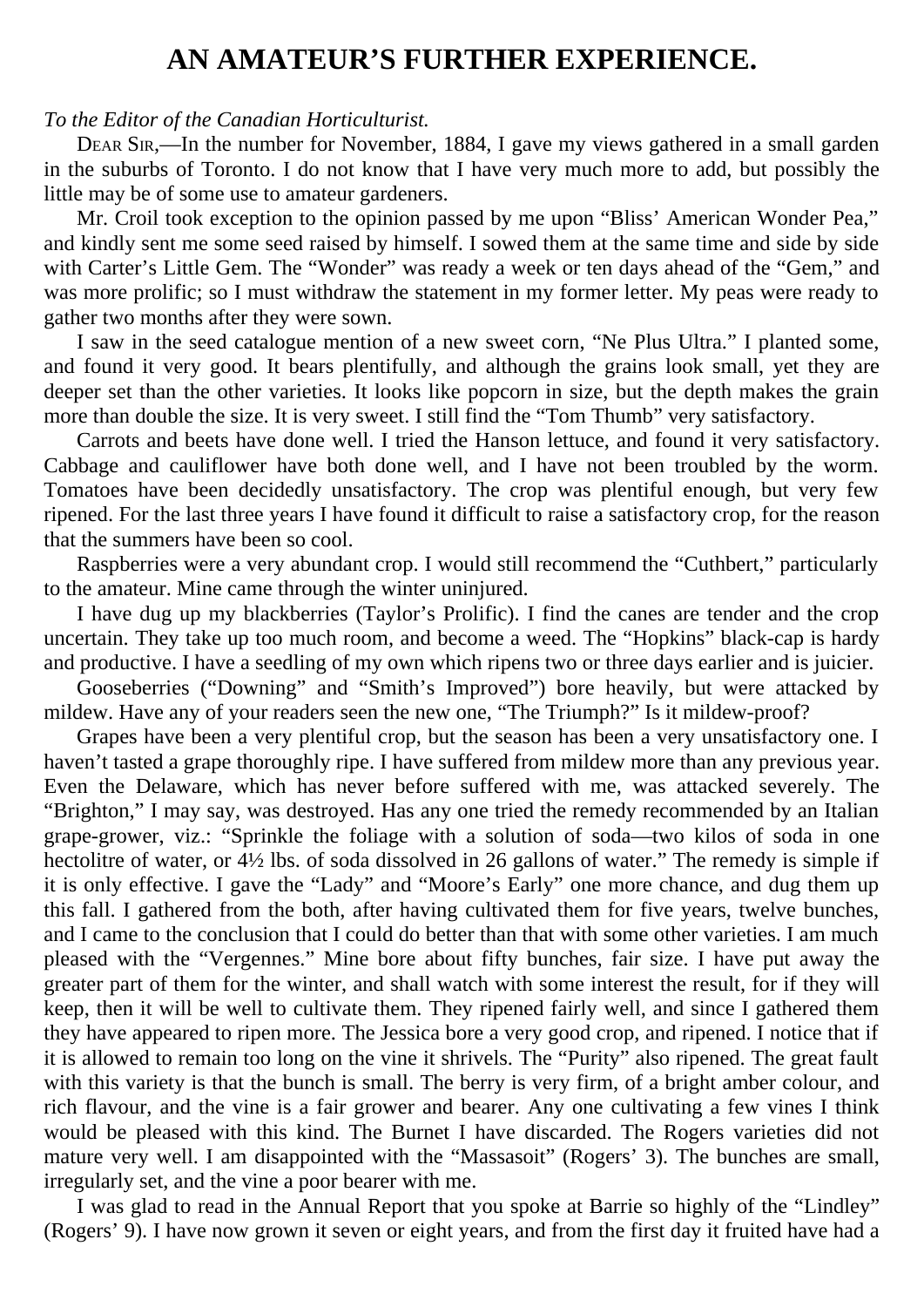high opinion of it. Its fault is that the bunches are irregular. The Pocklington turned out satisfactory. It has a very handsome appearance, and for that reason people like it. The flavour is not high class, but still it is a reasonably good grape. The Iona did not ripen, nor the Elvira. Notwithstanding the "Elvira" did not ripen, I have a high opinion of it, and think our Canadian cultivators should endeavour to raise seedlings from it. It is healthy, hardy, and an immense bearer, but a little late; but if the summer had been an usual one it would have ripened. We made jam of the fruit and it went to a jelly, the skins being entirely absorbed into the juice. The colour was rather of a greenish hue, but that could be remedied by adding the juice of some black variety. I have this year planted the "Montefiore" and "Black Elvira" (seedlings of the "Elvira"), and the "Golden Gem" and "Bacchus." I don't know whether they will ripen, but they appear to be highly recommended. All but the Golden Gem appear to be wine grapes, and the Gem should be a wine grape too, as it is a cross of the Delaware and Iona.

Our Canadian fruit growers do not appear to go in for raising seedling grapes, except a few, and those which are raised we hear very little of. I have noticed from time to time for several years past that Mr. Mills, of Hamilton, had some valuable seedlings, but they do not appear to have been offered to the public. What we want is a grape which will ripen in the last week in September, and of a quality superior to the Concord, and at the same time as hardy as that variety. Surely perseverance will produce us such a grape.

Notwithstanding I covered my grapes last winter, three or four were frozen to the ground, and several of my neighbours who did not cover lost all their wood. I think it is absolutely necessary in the vicinity of Toronto to cover every winter; for even if the winter is mild the chances are that the spring will injuriously affect them, and besides, it prevents their budding too early, and they thereby escape the spring frosts.

Several of my peach trees were killed last winter, and I have come to the conclusion that the game is not worth the candle.

I had a very fine crop of plums. The heaviest bearer was the St. Lawrence, a seedling raised by Ellwanger & Barry. It is about the same colour as Smith's Orleans, but I think a little smaller. I admire Pond's seedling the most. I used both Paris green and air-slacked lime, but as the crop was universally good I should like another trial of these remedies before expressing an opinion as to their efficacy.

Cherries did not even blossom. I am afraid they are not a very encouraging fruit to grow.

I think I have now gone over a list of my productions. I might add that my soil is a sand.

I paid a visit to Manitoba last summer. The only wild fruit I saw was the black currant. Some berries were larger than the cultivated. The leaves are different, and do not possess the same aroma. On the wild cherry I noticed the black knot. The wild flowers are very abundant, and some of them very fine. The prairie rose is very sweet, and does not grow higher than about a foot. I saw three colours—white, light, and deep rose. I think many of your readers would be delighted to have it in their gardens. The wild vetch is very pretty, and so is the wild coreopsis. A gentleman who was there at the same time told me he had collected and pressed fifty varieties of wild flowers. I was too late for strawberries, but the plants were to be seen everywhere. I saw the cultivated black, red, and white currant and the raspberry growing, and they appeared to be thriving. From what I saw, there is no reason why the smaller fruits should not be grown there, but there will be greater difficulty in raising the larger fruits.

Yours, etc.,

—————

Toronto, Nov. 5th, 1885.

ALFRED HOSKIN.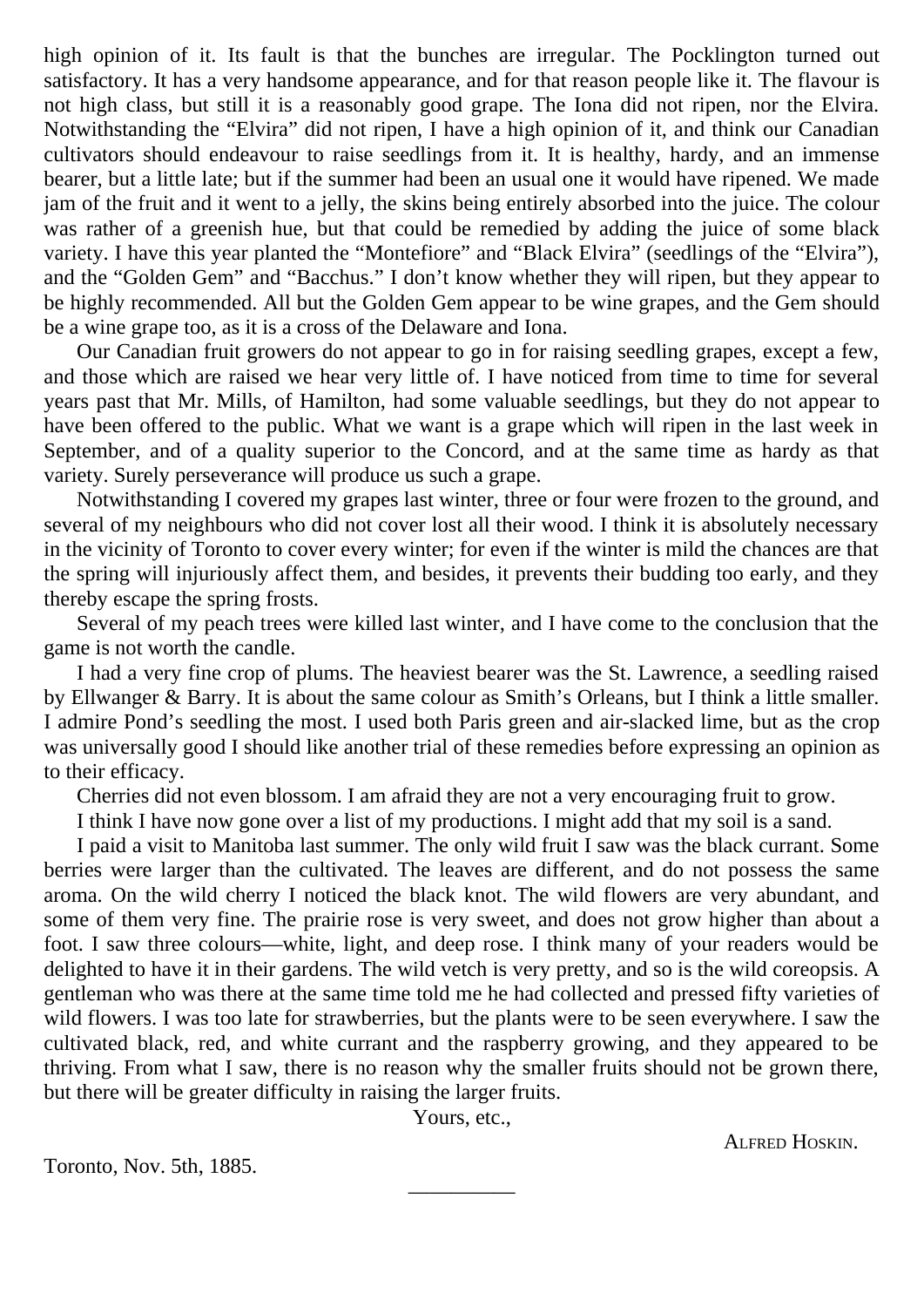#### **GRAPES—A REVIEW.**

<span id="page-19-0"></span>It has seemed to me that a brief statement of experience with several varieties of grapes might not be uninteresting, to the readers of the *Canadian Horticulturist*. My soil is a sandy loam, the sand predominating, naturally cool and moist, and situated in the County of Lincoln, within the limits of the City of St. Catharines. The climate is modified at this place by the proximity of Lake Ontario, which lies not quite three miles to the northward. The winters are often quite open, usually variable weather with sudden changes from cold to warm and warm to cold. The snow can not be depended upon as a covering in winter, a heavy fall of several inches being often quite melted and gone in two or three days. The thermometer rarely falls to 15° below zero, Fahrenheit, and often does not get much lower than zero during the whole winter. The summers are usually warm and frequently with long periods of dry weather, it not being uncommon to be without rain for four to six weeks. A cool summer, with frequent showers, such as the one just passed, is exceptional. This much by way of explanation of the circumstances under which this experience has been gained which is now given.

*Adirondac* has proved to be a tender variety, unable to endure our changeable winters. Had it been laid down in the fall and slightly protected, it would probably have survived; as it is, there is not a plant left out of some dozen or more.

*Allen's Hybrid* is so strongly imbued with the characteristics of the vinifera family that it has proved to be as subject to mildew as any of the European grapes. All of the vines have fallen a prey to mildew.

*Agawam* (Rogers' No. 15) in favorable seasons, and with long pruning, will ripen well; but in such a season as the past, in which east winds have been prevalent, the leaves are badly injured by mildew, and the fruit is not only affected by it, but exhibits considerable rot.

*Antoinette* is a white grape, ripening before the Concord, having some of the flavor and aroma of that grape. It has not suffered from mildew or rot, and seems to have a hardy, vigorous constitution.

*Brighton* will yet be a very popular grape. The vine is hardy, a strong grower, very productive; the bunches are large; berries medium, maroon colored when fully ripe and covered with a thick bloom; the flesh tender, with very little pulp, sweet, juicy, and very agreeable flavour when first ripe. It ripens early, before the Delaware, and sells readily at good prices.

*Burnet* has not been a success in my hands. The vine has not been vigorous nor productive, and suffers severely from mildew.

*Champion* is the poorest in quality of any in my grounds, and yet it is the most hardy, the most productive and the first to ripen.

*Clinton*, in my estimation, is one of the most desirable grapes we have. In hot seasons it develops sufficient sugar to become an excellent table grape; and in nearly every season is the best of them all, so far as my experience goes, for culinary purposes. Where properly canned it is not to be excelled by any other fruit. For hardiness and productiveness it is surpassed by none.

*Concord* has been more extensively planted for market than any other grape. Its hardiness and productiveness, combined with fair quality, have given it great popularity. There are much better grapes in point of flavour, but whether any of those we now have will equal it as a profitable market variety over as large a territory, is as yet a matter of great doubt.

*Creveling* persists in setting its fruit very imperfectly. Were it not for this defect it would be a valuable variety, on account of its early ripening and its very agreeable flavor.

*Delaware* needs no commendation. In soils suited to it, and with judicious cultivation it is not surpassed by any. The vine is perfectly hardy and the fruit is entirely free from rot, at least I have not yet seen any rot in it. The vines require a rich, deep and well drained soil, which must be kept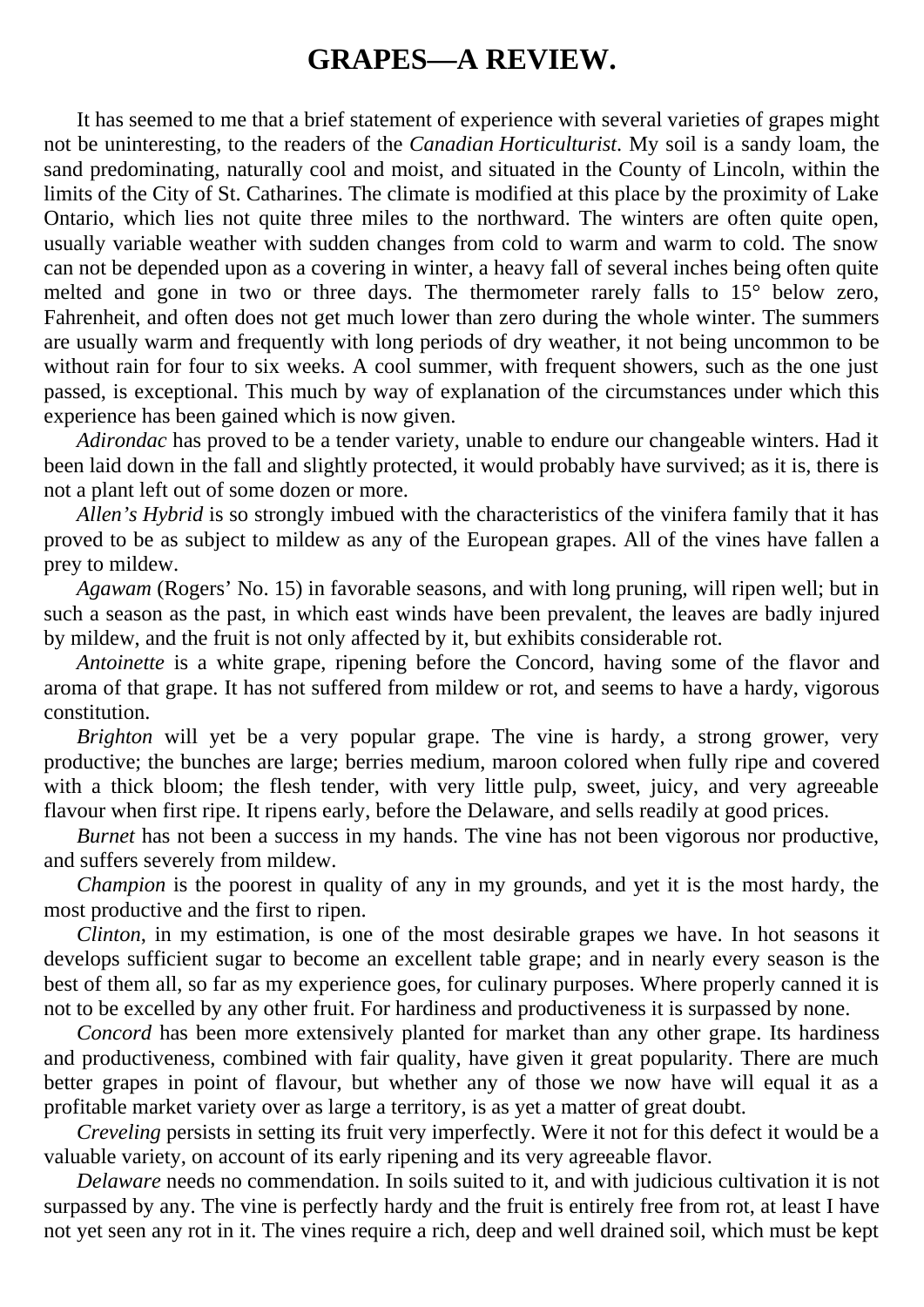rich, to be pruned short, and the crop well thinned out.

*Duchess* has mildewed so badly with me that I despair of ever obtaining a good sample of fruit.

*Early Dawn* is also very subject to mildew, and cannot be relied upon.

*Early Victor* has not proved to be as early in ripening as I had expected, but nevertheless I think it will be a valuable variety. The vine is very hardy and very healthy, not having shown any signs of mildew, and very productive. The bunches and berries are small, which points are against it as a market grape; nor is it as early as the Champion, but the berries do not drop from the bunch, and are far superior in quality to the Hartford Prolific.

*Hartford Prolific*, to my taste, is not much better than Champion, and I want none of it.

*Iona* ripens just a little too late, being in perfection about three seasons out of five. It needs rich soil and good cultivation and a warm exposure. When it does ripen the quality is just "*best*."

*Ives* does not ripen as early as the Concord, and is decidedly more foxy.

*Jessica* has fruited in New Jersey and proved to be a very early ripening variety there also. J. T. Lovett says of it, "Very early and of splendid quality. The fruit is all that can be desired for an early white grape, but the vine mildews very badly." This season, in which mildew nearly ruined my Rogers Hybrids of every name, the Jessica was not affected.

*Lady* did not ripen this season as early as I supposed it would. This is the first time that my vines have borne. The bunches and berries are larger than those of Martha, and somewhat less foxy, but quite too foxy to suit my taste.

*Linden* ripens before the Concord, before the Worden, somewhat smaller in both bunch and berry than either, quality about equal to Concord. The berries do not drop from the bunch, which is handsomely shouldered, and will remain on the vine until frost without deteriorating in flavour. To my taste it is not as good as Moore's Early, but will probably be more profitable as a market grape in northern localities.

*Martha* is too small and too late in ripening and too foxy when ripe to suit me.

*Massasoit* ripens as early as Hartford Prolific, and is to my taste a much better grape. The bunches are short, berries large, red and sweet.

*Merrimack* seems to be less subject to mildew and rot than most of the Rogers Hybrids. The bunches are not large, berries large, black, sweet and "*good*."

*Moore's Early* has not been ripe quite as early as the Champion, is much better in quality, being about as good as Concord; the berries are not quite as large as Concord, and when dead ripe drop from the bunch; nor is the vine as productive or vigorous.

*Pocklington*, after several seasons' trial, has proved to ripen after the Concord. The bunches and berries are large, handsome, and when fully ripe have a decided yellow tinge. In quality as good as the Concord.

*Prentiss* ripens about with the Concord; bunches and berries of medium size, pale yellow when ripe, with something of the Isabella flavour.

*Salem* will mildew and rot with me three seasons out of five. When well ripened it is a good keeper.

*Vergennes* does not ripen any earlier than Concord, or my vine is not true to name. It is not of high quality, but it is agreeable; the flesh is somewhat tough or pulpy. It will keep well.

*Wilder* is a grape of magnificent appearance, very large in bunch and berry, ripening about with Concord, and of "good" quality. Like all of Rogers' Hybrids it is subject to mildew and rot.

*Worden* is steadily gaining in favour as a grape for general cultivation in Ontario. The vine is healthy, hardy, productive; bunch and berry about the same in size as Concord, less pulpy, but otherwise having much the same flavor, and ripening about ten days earlier; this difference in time of ripening being more marked in northern Ontario than in the southern portion. The fruit is covered with a rich bloom which gives it a very attractive appearance.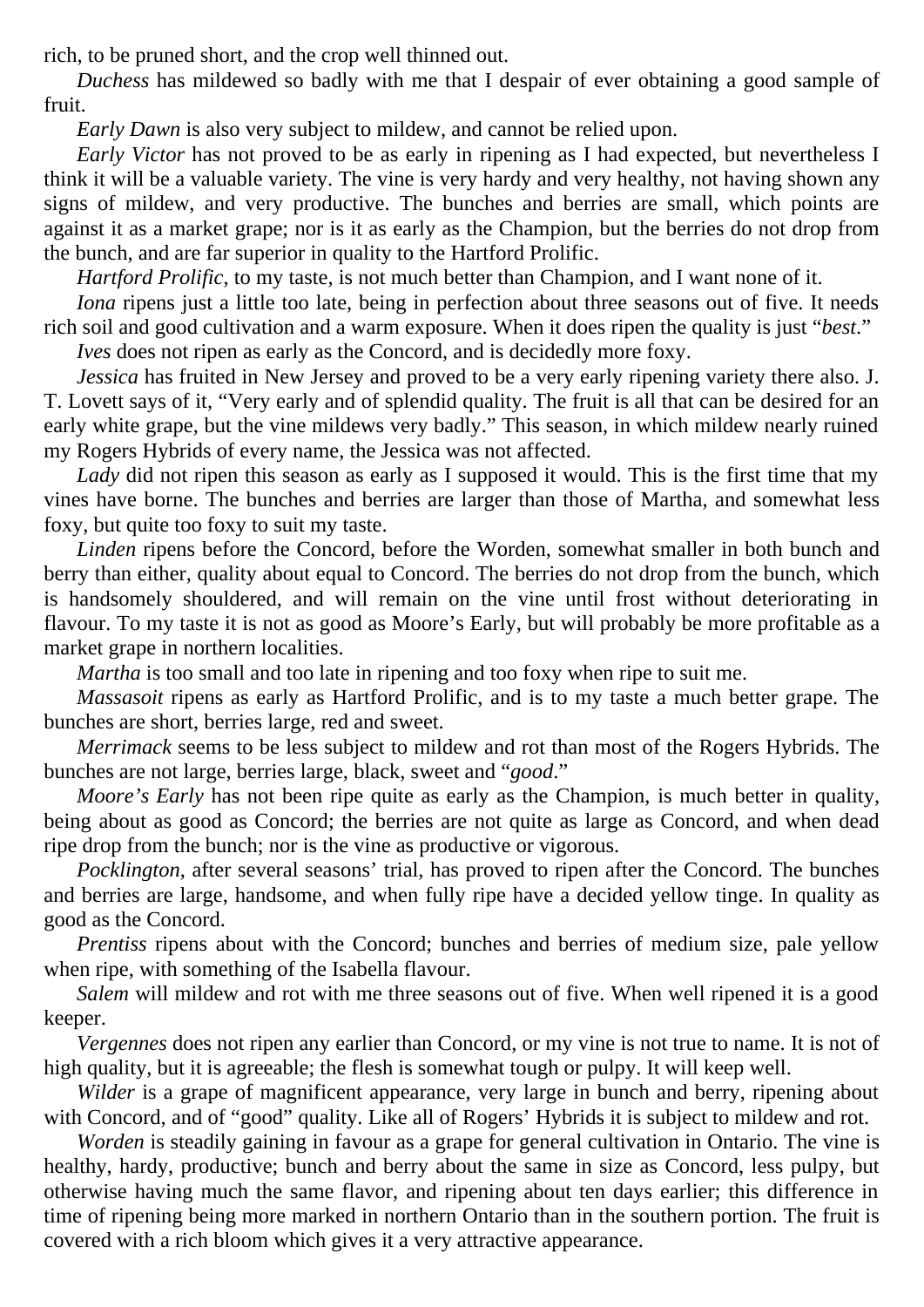### **PRUNING ROSES.**

—————

<span id="page-21-0"></span>I should like to say a few words about pruning roses, bringing out an important principle in regard to it that I have not seen elsewhere mentioned, except in a most incidental manner; and which, experience has taught me, is the very key-note of success in this respect. Every article on the subject that I have read is always emphatic in recommending pruning, and severe pruning. In fact, they say you can hardly prune too much (with a few cautions) and the English *Rosarians' Year Book* (which is, perhaps, the best authority for everything regarding rose culture) gives an article by one of the noted English rosarians, in which he says that he never had as fine flowers as one year when a donkey accidentally got into his garden, and cropped his rose bushes almost even with the ground. So, full of this idea, I pruned my own accordingly one summer, and the result was, that, on the vigorous canes, the few eyes left burst with such vigor that it took them all summer to finish growing the long shoots, induced by throwing all the vigor of the bush into so few eyes; and on some I had no flowers, on others but a few. I have since learned that this one maxim is without exception: "the stouter the wood, the larger the flower, and *vice versa*." So that it is best to cut off to the ground the canes which are thinnest and weakest, and cut away all wood that has bloomed, leaving only the stoutest canes of the present season's growth. Do this in the autumn early, so that the sun and air may have free access to ripen all the wood you intend to keep, and in the fall bend down and cover these strong branches. When you uncover them in the spring take off only short pieces from the tops of each stalk, the most stout and vigorous should be shortened very little, and see what roses you will have, both for quality and quantity. The hybrid Noisettes—which are perfectly hardy, if bent down and covered—need this caution particularly, for, although they produce no very vigorous canes, like Jacqueminot, still they send up such a number, and each cane produces such a multitude of buds, that often the plant will not open a single one of them; and they decay and drop off in the unopened bud. The remedy for this is to cut out all two year old wood, and all the weakest shoots; and on the varieties given to producing more buds than they can open, it is better not to prune the remaining shoots at all. I have tried this plan with perfect success on some bushes that were very bad cases of this kind of rose trouble. In hybrid Noisette roses, where the habit is thoroughly remontant, that is, where new shoots are freely produced from the roots, I never leave more than the four best on each bush. In fact, I treat all remontant roses exactly as I treat raspberries, and I am sure that, for this country, if not for every country, it is by far the best plan.

Vine Lynne, Oct. 21st, 1885.

H. S. L.

#### **THE LUCRETIA DEWBERRY.**

—————

<span id="page-21-1"></span>By referring to the list of subscribers' premiums it will be seen that one of the plants offered is the *Lucretia Dewberry*. It is said that it was found growing in West Virginia. In the *Rural New-Yorker* we find the following testimony in regard to this fruit.

The *Rural New-Yorker* says:—Hitherto we are not aware that the Dewberry (*Rubus Canadensis*) has held any recognized place among cultivated small fruits. Several varieties have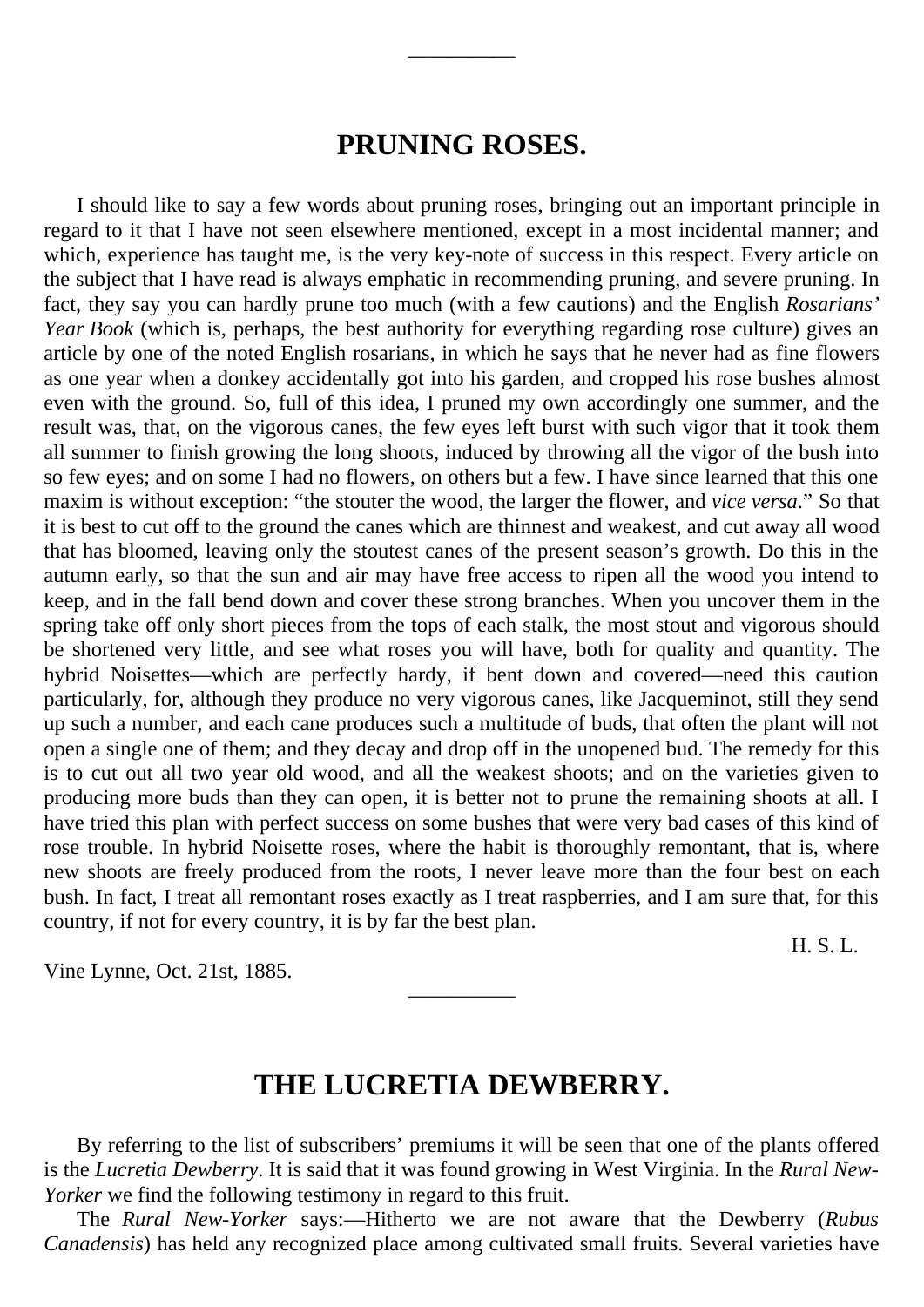been talked of from time to time, but have soon been forgotten.

A few specimens of the Lucretia Dewberry were ordered from Mr. J. T. Lovett, of New Jersey, last May, one of which fruited during the summer. It ripened with Early Harvest, the earliest of all the kinds growing at the Rural Grounds. The berries and drupes are large, and though of good quality when fully ripe, they are rather sour if picked sooner. This may be said of all blackberries; but more especially of this, if judged from its first season of fruiting. The vines are thus far hardy. As, if left to themselves, they would cover too much land, it is a question for others to decide whether it would pay to give them support by trellises or otherwise.

#### **FROM R. G. CHASE & CO.**

We have fruited the Lucretia Dewberry this year, and found the fruit to be of good size, perhaps we should properly say, of large size and good quality. The vine is with us a free grower. For home use we deem it a desirable thing, but it is too soft to ship. It did not suffer any from the severity of the past winter, although it received no special care. Geneva, N. Y.

#### **FROM WILLIAM PARRY.**

The Lucretia Dewberry has been cultivated here two or three years. It is a strong, vigorous grower and hardy. Fruit large, early and of good quality. Its trailing habit renders support of some kind necessary to hold up the vines. The plan we have adopted is to lift the vines occasionally over wire extended along the whole length of the row, supported by stakes driven into the ground about one rod apart. To increase the number of vines, in the latter part of summer and early fall with a trowel set the tips in the ground pointing downward. They send up no suckers. We have planted some hills in the rows of Wilson Junior and other high-bush blackberries, over which they trail nicely, for the purpose of hybridizing or cross fertilizing the blossoms. Parry, N. J.

#### **FROM PRES. T. T. LYON.**

I have now fruited the Lucretia Dewberry three years. Aside from the trailing habit of the class, and the consequent liability of the fruit to become soiled or injured from contact with the earth. I regard it as very desirable, since the fruit is very large—quite as large as that of the Kittatinny Blackberry—and of very good flavor. Besides, it ripens before the early blackberries, nearly or quite as early as the earliest black-caps. With me it has so far been very productive, yielding a fair crop this year, when nearly all the blackberries fail to fruit in consequence of injury from the severe cold of last winter. South Haven, Mich.

#### **FROM J. S. COLLINS.**

The Lucretia Dewberry produces large berries, of good quality and early; but owing to its trailing habit, I do not value it as much as several sorts of blackberries we have; perhaps I do not know how it should be treated to secure the best results. Moorestown, N. J.

#### **FROM J. T. LOVETT.**

I have fruited many Dewberries, such as the Mammoth, Bartles, etc. All bloomed freely but shed their blossoms, proving unproductive and worthless. For this reason the Lucretia Dewberry is a pleasing surprise. I have now fruited it two years, and find it both hardy and productive, and of "mammoth" size in very truth. All who do not plant it will make a mistake. I am yet unable to recommend it for market growing, having fruited it only in my trial grounds.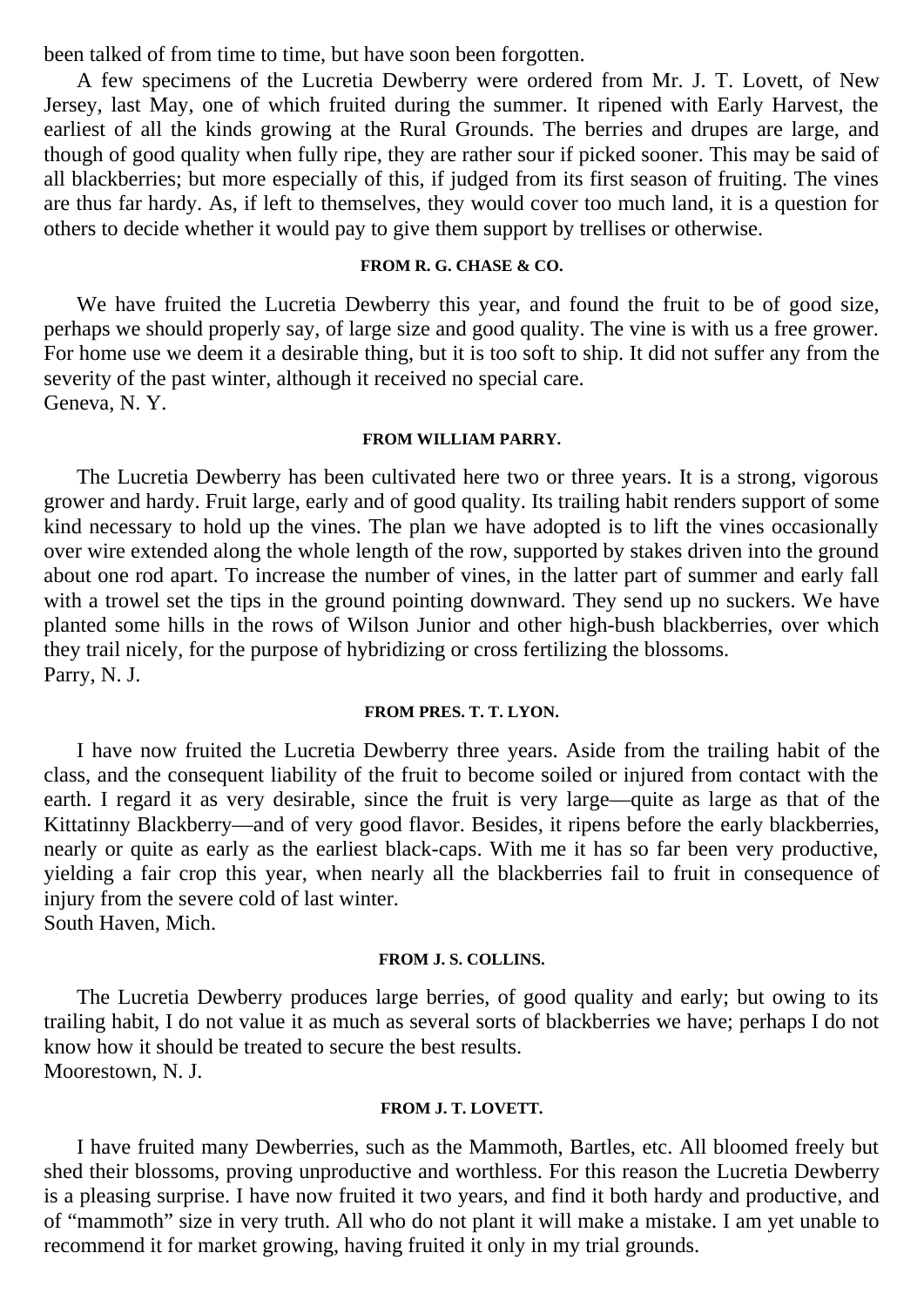Little Silver, N. J.

#### **FROM SEC. GEO. W. CAMPBELL.**

So far as I have knowledge of the Lucretia Dewberry, my impressions are favourable. I have not fruited it sufficiently to give any personal experience; but I have seen it in bearing and found it enormously productive, and ripening early—July 20th. When fully ripe, I think it is as good as the best blackberry I ever tasted; but as it colors some little time before it is ripe, and while it is still too sour to be good, that might be an objection. In size I thought it averaged larger than any blackberry I had ever seen. Its trailing habit might or might not be an objection in cultivation. It runs along nearly recumbent, the weight of its fruit causing much of it to lie upon the ground, and requiring some kind of mulch upon the surface to keep it clean. As grown in Miami County in this State, it seems to be very successful, and is certainly very large, very productive and very good. I can see no reason why it should not be a good and profitable fruit for general use, unless its trailing habit of growth should be objectionable. Delaware, Ohio.

#### **FROM J. H. HALE.**

The common wild Dewberry has always been to me the most delicious of all the blackberry family, and in the hopes of finding one worth cultivation, I have bought, for testing, every new sort that has been offered for some years past; but the Lucretia is the first and only one that has ever given promise of being valuable, not only as a delicious family berry, but also for market, especially here in New England where the valuable early market varieties are not hardy enough to stand our winters. The trailing habit of the Lucretia renders it a very easy plant to protect through the winter, as it is not quite hardy here. It is wonderfully prolific of extremely large berries, of jet black color, rather soft for a blackberry and in quality far superior to any other cultivated blackberry or dewberry I have ever tested. I have lots of faith in it, but it has not been tested long enough here in the East to warrant any one planting it very extensively till we know more about it. Two or three other sorts having been sent out as Lucretia for a year or two past, I fear that the opinions in regard to it will be likely to be rather mixed for a few years to come. South Glastonbury, Conn.

## **KEEPING GRAPES.**

—————

<span id="page-23-0"></span>A lady who has for several years kept a considerable quantity of grapes through the winter, makes the following note in reference to it:-

<span id="page-23-1"></span>Grapes should be picked and allowed to stand three or four days, then sorted and put into small-sized or eight-quart baskets, and hung up in a cool, dry cellar. Thin-skinned varieties, such as Brighton, Concord, and Rogers' 44, or Herbert, should be eaten before Christmas. Rogers' 4, 9, and 15, respectively Wilder, Lindley, and Agawam, and also Salem, are all good keepers. Wilder, Agawam, and Salem we ate the last of May, in 1884.—*Vick's Magazine.*

—————

## **SLANTING GRAPE TRELLIS.**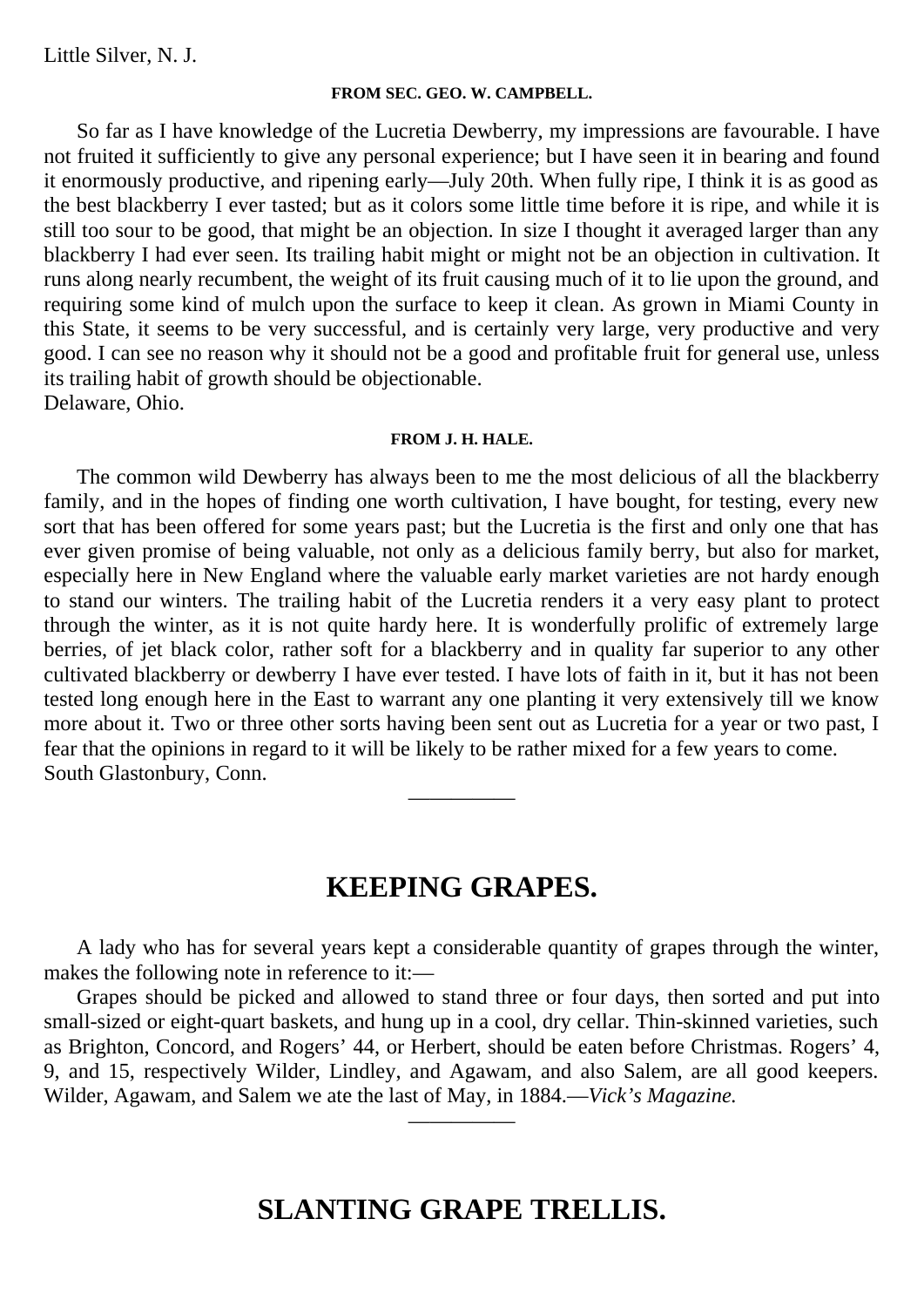#### **FROM PETER FULLER, MANAGER MOLSONS' BANK, MEAFORD.**

We had most beautiful grapes this fall. Rogers' 3 and 4, the best I have ever grown, but only good and thoroughly ripe on my low trellises.

Where the land can be spared for it, I am sure this is the best plan: Drive some cedar stakes along the back of the vines, and nail on a scantling; set some posts, three feet high, about eleven feet back to the north, and board it up; nail some strips from the scantling to top of the boarding, on which train your wood. I never have to lay my vines down at all, and they never suffer in the winter.

Have any other of our readers tried this inclined trellis?

#### **SEED POTATOES.**

—————

<span id="page-24-0"></span>Shall we plant our potatoes whole or cut them into pieces as our fathers did? That's the question. Doctor Sturtevant has been trying some experiments at the New York Agricultural Experiment Station and sums up the results as follows:—It would seem from these data that even on very fertile soil, the stored nutriment in the potato tuber furnishes a more congenial food for the growing plant than fertilizing elements contained in the soil; and that upon poor soils at least, an advantage may be gained by planting whole tubers or large sections.

A writer in the *Farm and Garden* says:—Even experienced potato growers would hardly recognize the Early Ohio potato in our patch. The plants of this very dwarf sort, which were grown from whole potatoes, are so unusually large and dark-colored that they might be mistaken for a late, tall-growing variety. The patch promises a very large yield.

The difference in color of plants grown from whole tubers and from less seed, even from as much as one-half of whole tubers, was very marked, particularly in the early stages of growth. The plants from smaller seeding appeared decidedly yellow, compared with the rich dark-green of the whole potato plantings.

—————

#### <span id="page-24-1"></span>**CAUSE OF FAILURE OF AGRICULTURAL COLLEGES.**

As we gain experience by the lapse of years, problems apparently insoluble at one time slowly and gradually solve themselves at a later period. Thus in the matter of the success of some and the failure of other agricultural colleges both appeared at the first quite inexplicable. But the truth is gradually becoming apparent that no institution will succeed as an agricultural school of which the president and chief is not something more than a mere successful teacher; he must be which the president and chief is not something more than a mere successful teacher; he must be an enthusiastic agriculturist. There have been regents and presidents at the head of some of our leading agricultural colleges, who were and are all eminent as teachers, great as pedagogues, with wide literary reputations and renowned in history, theology, politics, and law; but not one of these has succeeded, even in a moderate measure, in making these schools agricultural colleges indeed. In fact several have so erred in their management as to have practically driven agriculture out of the schools where they were chiefs, of which we need not go far for an example. The lesson taught by these facts then is, that any who, in appointing chiefs of agricultural schools hereafter, choose any but practical and scientific agriculturists, will be sinning against light and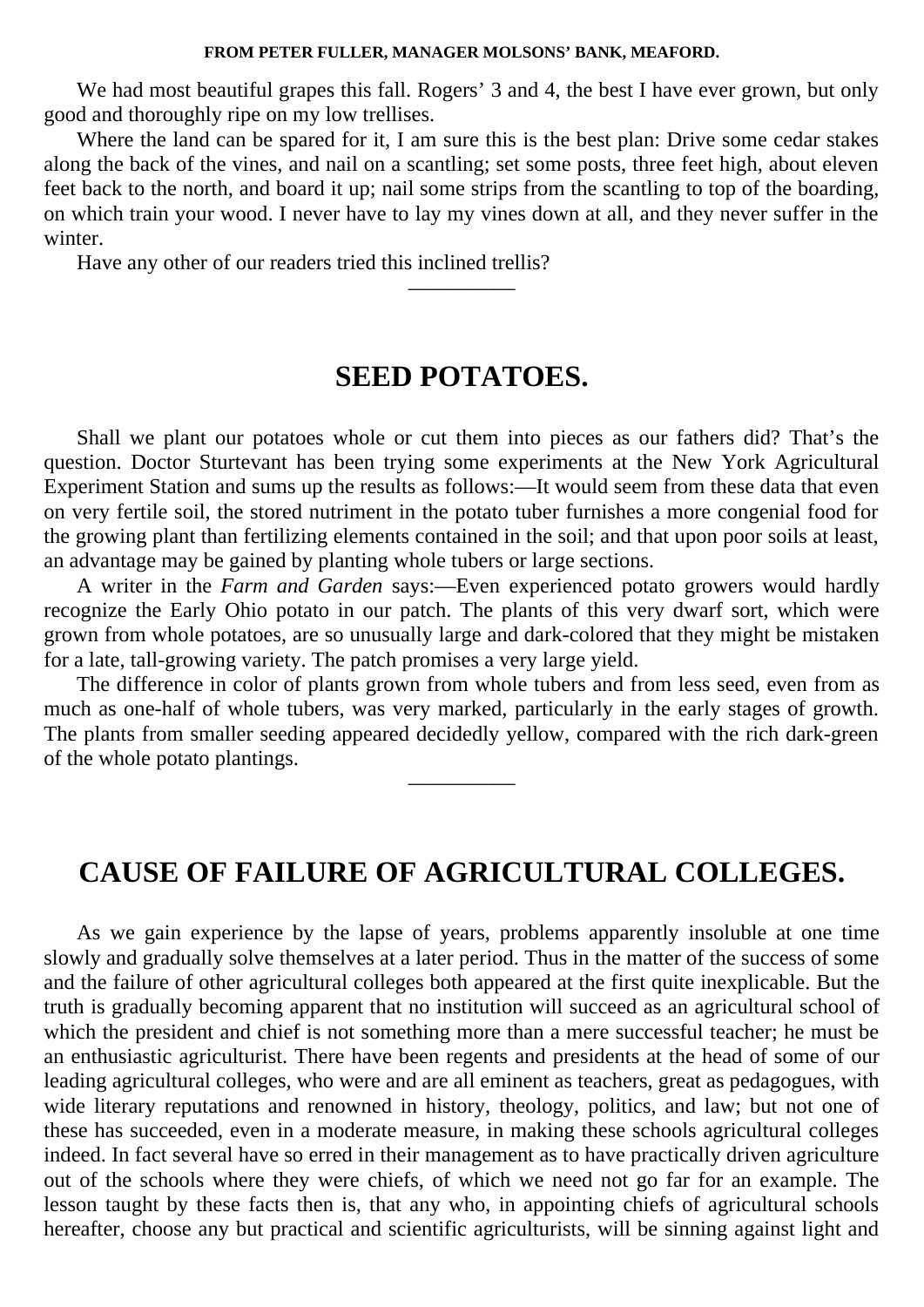## **DECIDUOUS SHRUBS AND VINES.**

—————

<span id="page-25-0"></span>The *Imperial Cut-leaved Alder* is hardy. The thinness of its top gives the plant an appearance of poverty, however, and the persistent old cones are unsightly.

The wild climbing bittersweet or wax-work, *Celastrus scandens*, is desirable for a rear building or rough object. A very pretty covering for a tree trunk is a mixed festoon of bittersweet and Virginia Creeper. The contrasts in autumn coloring of foliage and berries are striking. The *Virginia Creeper* is still our popular climber. Some individuals do not climb well. Dr. Beall propagated two plants from one parent, but they are quite dissimilar in habits of clinging to a building. The *Japanese Ampelopsis* will probably prove hardy when once established. The *Chinese Wisteria* is not hardy.

The ordinary choke cherry, *Prunus Virginiana*, is one of our most beautiful shrubs; so also is the common flowering dogwood, *Cornus florida*. The flower buds of the dogwood were killed last winter, however.

The smoke tree, *Rhus cotinus*, both the white and purple sorts, are always desirable.

The common wild dwarf sumach, *Rhus copallina*, is one of the very best small shrubs for autumn coloring.

The wild crab, *Pyrus coronaria*, is very attractive when in flower. It should find a place in the shrubbery.

The fringe, *Chionanthus Virginica*, is hardy. The English hawthorn, *Cratægus oxyacantha*, has not been hardy.

Our three lilacs, the common, *Syringa vulgaris*; Persian, *S. Persica*, and the Josikaea, *S. Josikaea*, are hardy and satisfactory. The latter is to be recommended because it blossoms three or four weeks later than the other sorts.

*Tamarix gallica*, Tamarisk, was injured last winter. Hitherto it had stood well.

The chaste little *Deutzia gracilis*, with some protection of leaves, is very desirable.

From *Spiraea triloba* we get our most profuse white flowers.

Attempts at *Rhododendron* culture have so far proved unsatisfactory.

*Double-flowering Almond* was injured last winter.

The Mock Orange, *Philadelphus coronarius*, is always hardy.

The Rose Acacia, *Robinia hispida*, is hardy and very attractive.

The Missouri or Buffalo Currant, *Ribes aureum*, is hardy and popular. It is often sold by nurserymen under the name of Ribes fragrans.

The *Japanese Quince* is not hardy.

[We take the above from a bulletin of the Agricultural College of Michigan, dated October, 1885.] —————

## **PLANTS FOR LIVING ROOMS.**

<span id="page-25-1"></span>Many people, both in city and country, keep plants in their rooms, and not a few grow them there from one year's end to the other. Of course, plants do not thrive as well in dwelling-rooms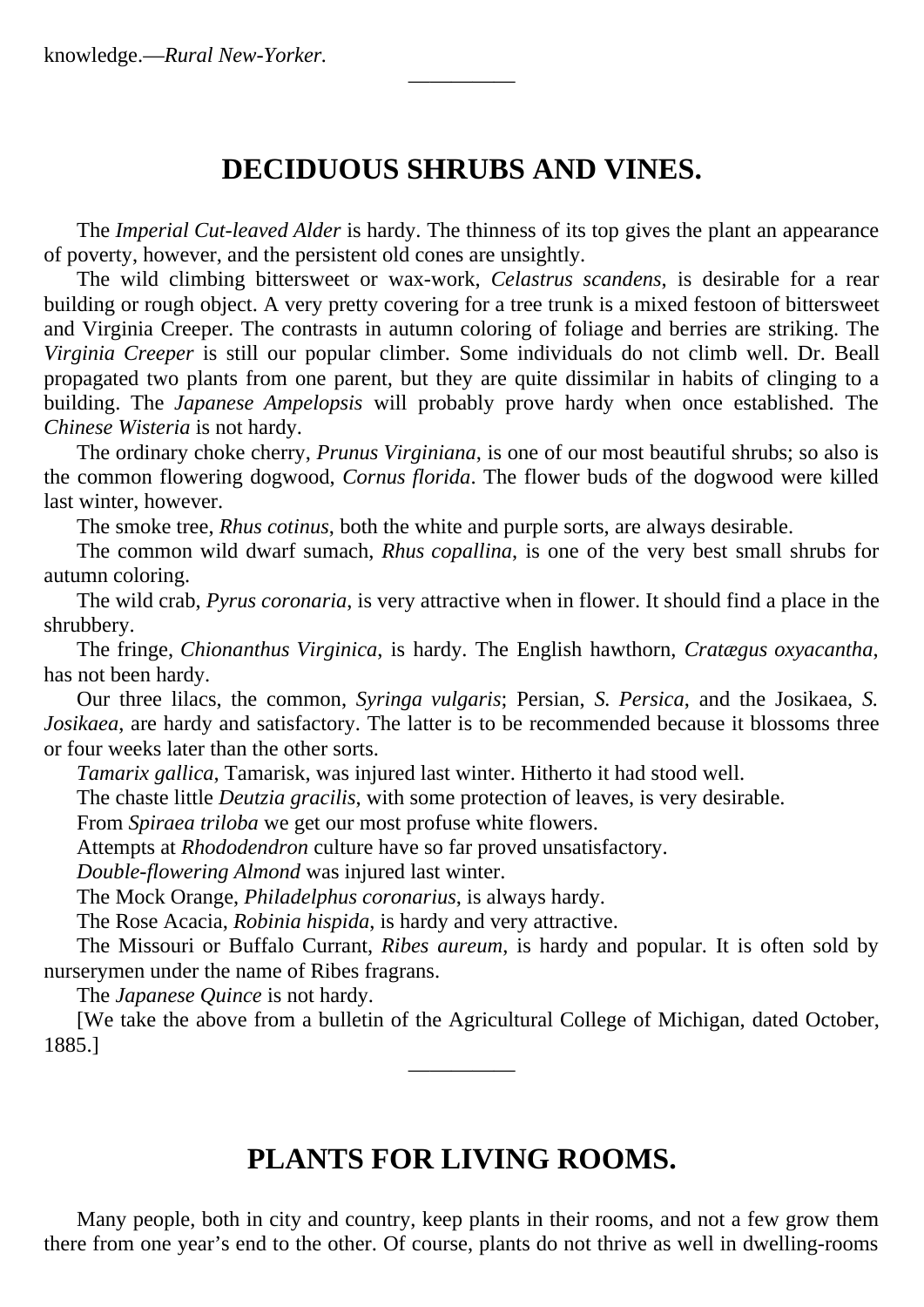as in green-houses, and a common impression exists that gas is particularly obnoxious to them that is, gas light. The heat-drying effect of the gas flame no doubt affects plants, but not to the extent that it is supposed to; anyhow not much more than a lamp or stove would. This evil effect may be remedied, to a very great extent, by setting the plants on saucers inverted into others of larger size, and keeping these large saucers constantly full of water. This will gradually evaporate and keep the air around the plants in a moist condition, sufficient to counteract the evil effects of gas or stove heat. The inverted saucers should be large enough so that the base of the pot in which the plants are growing does not actually stand in the water, although occasionally this is beneficial to the plant, especially when much drainage has been used. Maiden Hair Ferns, Acacias, and Primulas do first rate under these circumstances. Also the beautiful-leaved Marantas, if kept warm enough during winter. What really destroys room plants is mismanagement and want of light and air. Few plants will thrive long unless they have both. But where there is plenty of both, almost anything may be made to grow and blossom beautifully. Geraniums, Fuchsias, Begonias, Gloxinias, and Abutilons will all give an abundance of flowers, and what is more, these will not be infested by insects, as Roses and Chrysanthemums would be. If flowers are not an object, we would suggest Aspidistra lurida variegata, Marantas, Ferns, the beautiful Sanseveria metallica, Ficus elastica, Areca lutescens, or almost any palm. Even small Agaves look nice, and if kept in rather small pots they will not outgrow your window-sill very soon. Mentioning Agaves reminds us of Cacti. These are the plants just suitable for room-culture; neither gas light nor fire heat will hurt them. In fact, they will not require any heat at all during winter, providing frost is excluded. If flowers are expected from them in spring, they should have plenty of sun during winter, but they will not want any water except once in two weeks. Of course you do not expect these to grow during winter, as this is their season of rest, excepting, however, the Crab Cactus or Epiphyllums, which, with good management, may be had in bloom from October to March. Many persons try to grow Crotons, Azaleas, and Camellias in rooms, but as a general thing the result is failure and destruction of the plants, as these require an abundance of syringing and moisture.—*Farm and Garden.*

## **HISTORICAL ITEM.**

—————

<span id="page-26-0"></span>In the last century a vessel came into London docks with yellow fever, and the captain was suffering severely from it, and no one would go near the sufferers. Dr. Fothergill, however, went on board, partly out of compassion and partly from his desire to study a disease which was new to him, and he removed the captain to his own house, and finally succeeded in getting him through the fever. When the captain recovered he inquired from the doctor what he was in his debt, but Fothergill refused to receive any payment. The captain then wished to know how he could compensate him for such kindness, upon which the doctor replied that there was one thing he could do for him if he were making a voyage to the East, and would pass through the Straits of Macassar by Borneo, he should be glad if he would bring him back two barrels full of the earth of Borneo, which the captain promised to do. However, when he reached the spot on his voyage out, he thought of the ridicule he must experience from his crew in so strange an undertaking, and his heart failed him, and he sailed through the Straits without fulfilling his intention. On his return by the same route the same thing happened again through his fear of the scoffs of his crew. However, after he had left the Straits two hundred or possibly three hundred miles behind him, his conscience smote him with his ingratitude and the non-fulfilment of his promise, and he put the ship's head about, returned to the spot, and filled the barrels with the earth. On his return he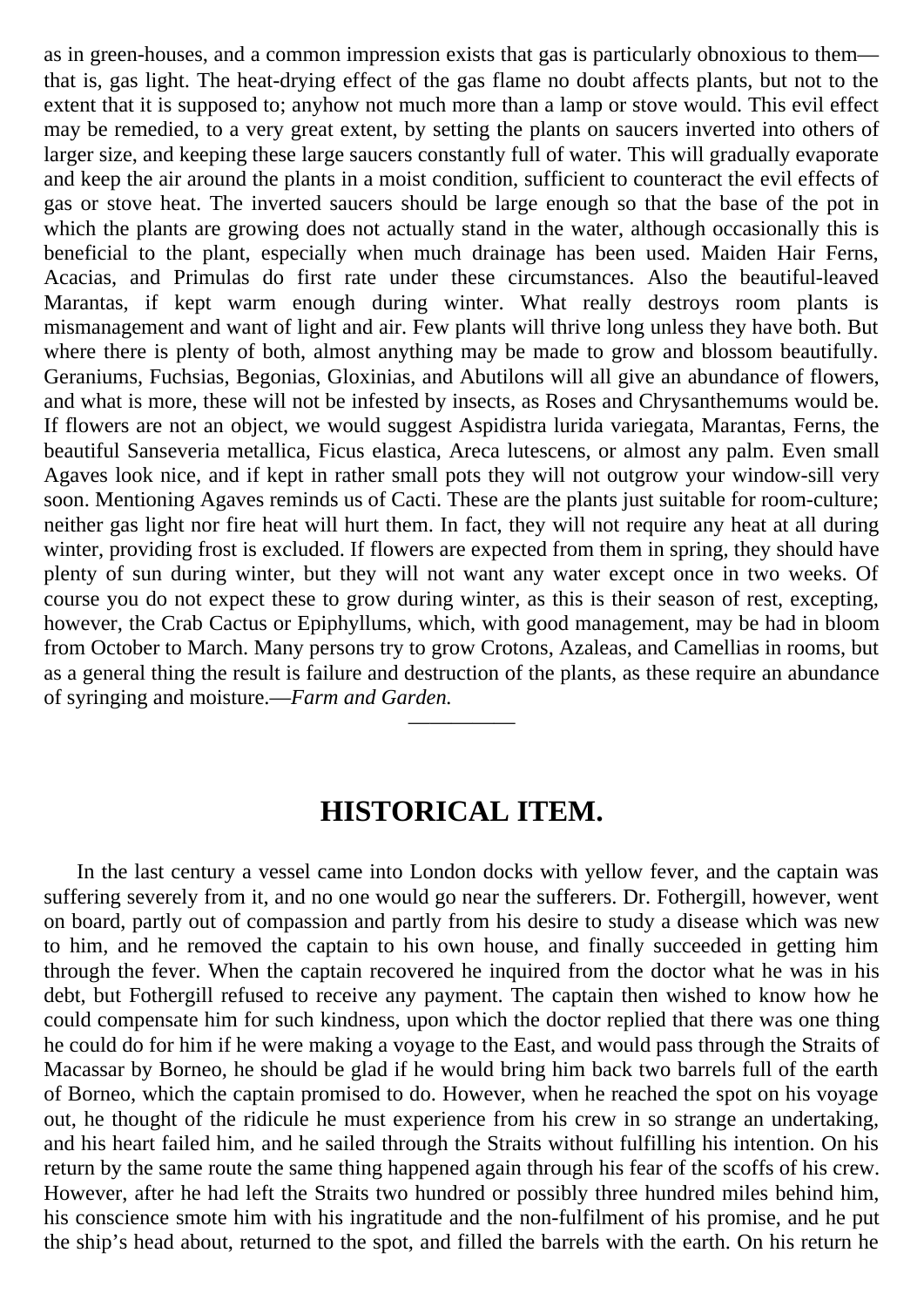sent it to Dr. Fothergill, who had the surface of a piece of ground thoroughly burned, and he then sprinkled the Borneo earth on it, when it is a known fact that there came up all kinds of new and curious plants, said to be one hundred different sorts, some geraniums, and new flowers which have subsequently spread throughout the gardens of England.

—————

## <span id="page-27-0"></span>**AN EVERBEARING BLACK-CAP RASPBERRY—THE EARHART EVERBEARER.**

This is a new black-cap raspberry. It differs from all other raspberries by its fruiting qualities. It continues to bear till frost. The old canes commence ripening their berries by the 15th of June; by the 4th of July they are all ripe; then the young canes commence ripening their berries. They bear in clusters from 6 to 18 inches long, which all ripen at one time. It bears as many berries on the old canes as any other berry, and ripens as many berries in July as any other in twelve months. It ripens more berries in August than any other in twelve months, and as many in September as July, August being the best month. They will bear the same season they are set. Hard winters have no effect on the July, August and September crop, because the canes are not there. Dry weather has no effect on them, because they are on the young, sappy cane. New canes continue to come from the ground for a new supply of berries. We have picked as high as 200 ripe berries off one cluster at one time, which made about a pint. This wonderful berry was discovered by Mrs. J. Earhart, in Mason County, Illinois.

<span id="page-27-1"></span>[We received the above description from Mr. J. Earhart.—ED.]

#### ORIGINAL.

—————

The East may boast of orange bloom, Of cypress and of laurel, And we will boast of yellow broom, And of orchards rich and floral. Eastern blooms and foliage fair, Are of the rainbow's dapple, In England blossom everywhere The pear, the plum, the apple. Then boast who will Of trees in spring array We still Have blossoms fair as they. The East may boast of citron tree, That yields so fair a flower, Of lilac's sweet scent on the lea, When freshened by a shower. They boast of lemons and of pine, We of our mellow cherry, They of their spice and juicy wine, And we our delicious berry. Then boast who will Of trees and fruit so gay, We still Have fruits as sweet as they.

—————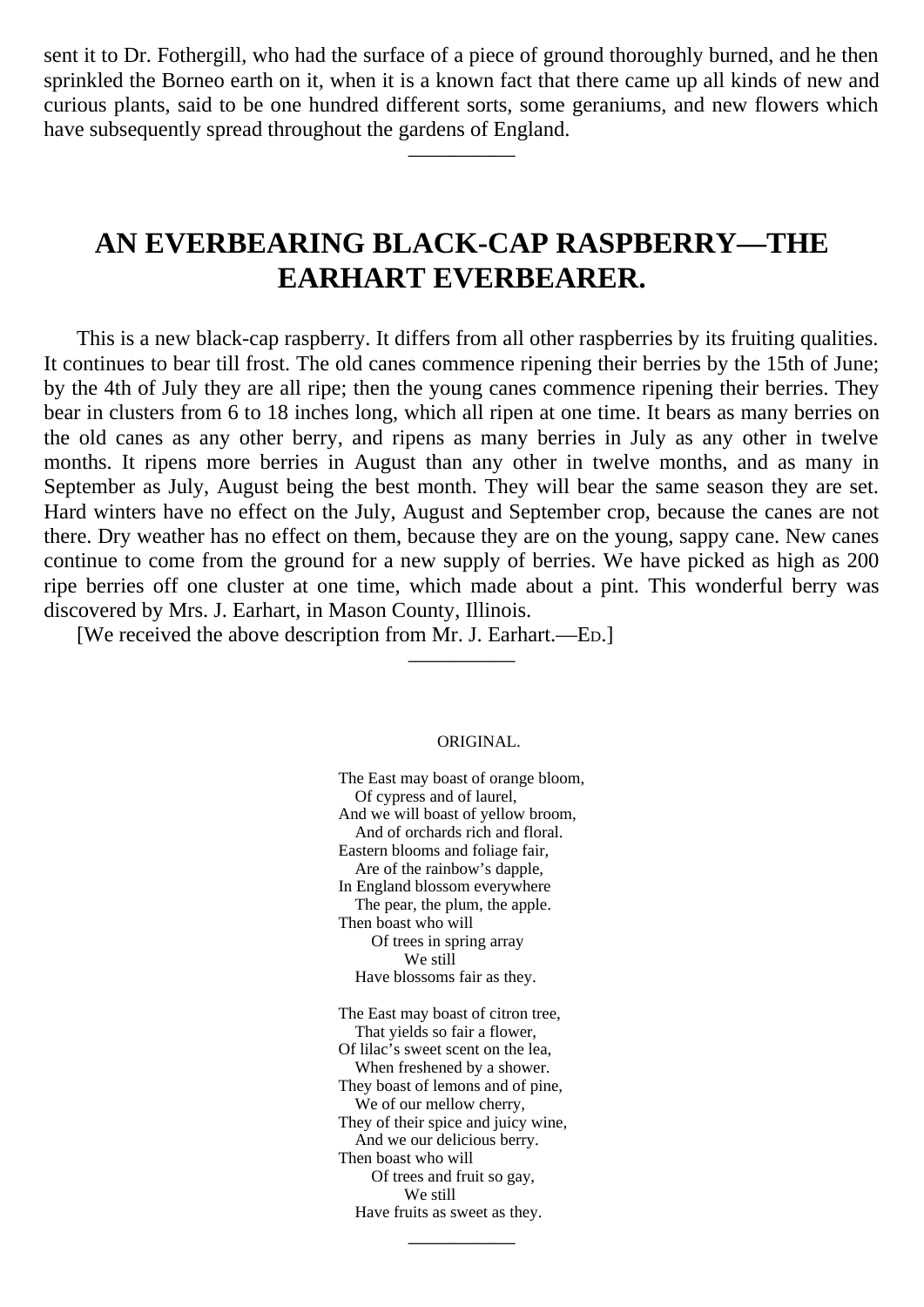## **RECENT PUBLICATIONS.**

<span id="page-28-0"></span>*The American Florist* is published semi-monthly at Chicago, terms \$1 a year, 16 pages. Devoted to the interests of florists of North America.

*The Orchard and Garden*, an illustrated monthly journal of horticulture, 16 pages, 50 cents a year, devoted exclusively to the interests of the American orchardist, grape-grower, and gardener. Little Silver, Monmouth Co. New Jersey.

*A Treatise on the Evaporation* of domestic and foreign fruits, vegetables, &c., by the American Manufacturing Company, Waynesboro, Franklin Co., Pennsylvania.

*Popular Gardening* for Town and Country. Published monthly, by Ransom, Long & Co., 202 Main Street, Buffalo, N. Y., at 60 cents a year, 16 pages, conducted by Elias A Long, author of Ornamental Gardening for Americans.

*Lovett's Guide to Fruit Culture*, a descriptive catalogue of small fruit plants and fruit trees, handsomely illustrated. J. S. Lovett, Little Silver, New Jersey.

*The Kindergarten*, a monthly devoted to elementary education, published by Selby & Co., Toronto, Ont., at 50 cents a year.

*H. S. Anderson's* semi-annual catalogue and price list of small fruit plants, fruit trees, &c., for the fall of 1885, Union Springs, Cayuga Co., N.Y.

*Transactions* of the Massachusetts Horticultural Society for the year 1885, Part I. Robert Manning, Secretary, Boston, Mass.

*Address* by the Hon. M. P. Wilder, President of the American Pomological Society, at its twentieth session, held at Grand Rapids, Michigan.

*Dreer's* autumn catalogue of bulbs, plants, &c., for sale by Henry A. Dreer, 714 Chestnut street, Philadelphia, Penn.

*Michigan Horticulturist*, published monthly by W. H. Burr Publishing Company, Detroit, Michigan, at \$1 a year. Edited by Charles W. Garfield. It is quite enough to mention the name of the editor, every one will know that whatever he does will be done as near perfection as man can do. We congratulate the State of Michigan.

*Tenth Annual Report* of the Montreal Horticultural Society, 1884. We have been favored with several copies for distribution in Ontario to any who may desire a copy.

*Proceedings* of the Western New York Horticultural Society, 1885.

*Transactions* of the Fruit Growers' Association of Nova Scotia, 1885, C. R. H. Starr, Port Williams, Secretary.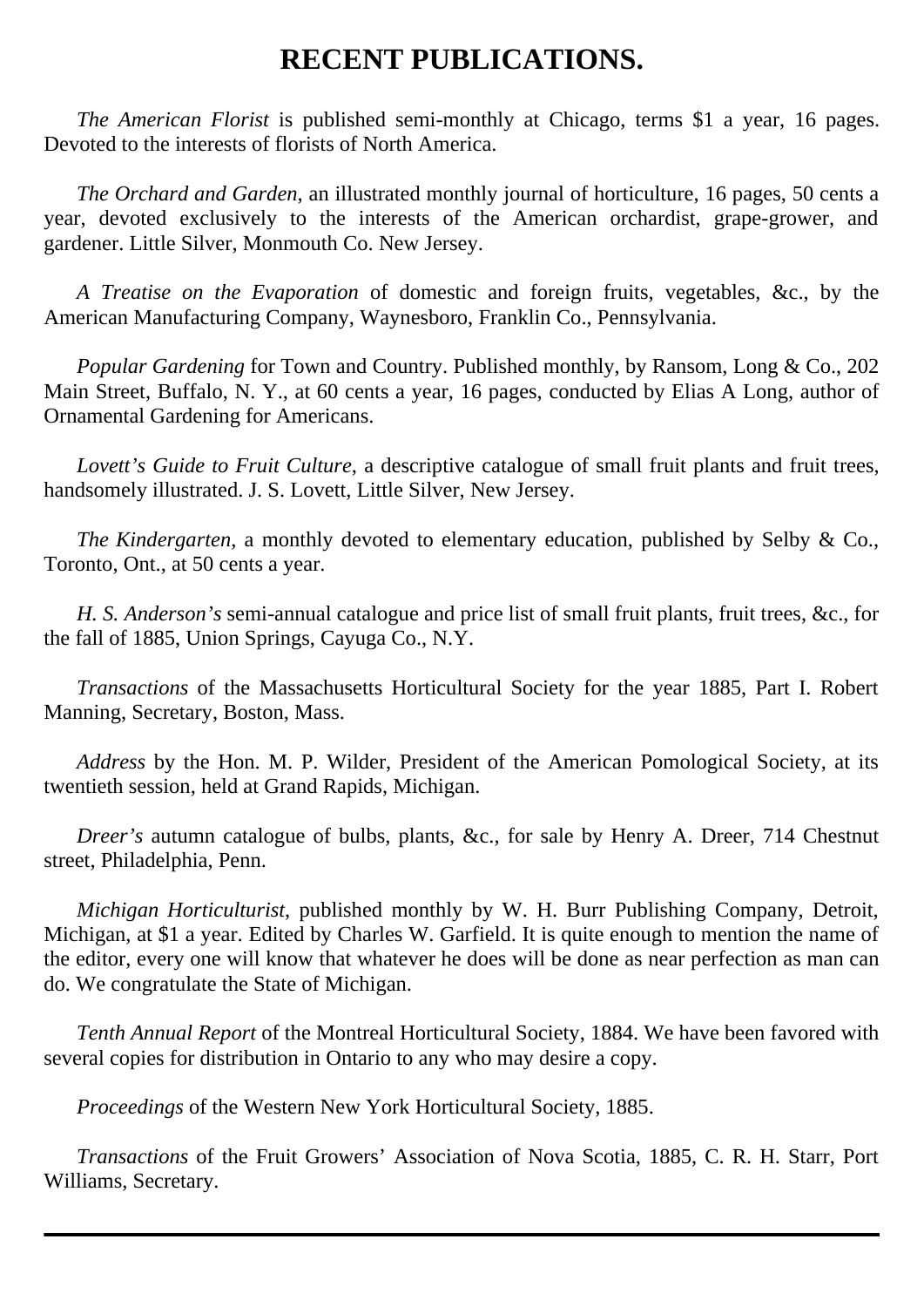The following subscriptions have been received during the month of October:—Paul G. Wickson, Peter Fox, Mensing & Stecher, Herbert W. Buell, Wm. Greig, Norman McLeod, J. H. Stanton, Alex. Gibb, Michael Brown, Thos. Treleaven, J. M. Remington, Robt. Orr, Mrs. Baxter, Geo. Mason, Dr. Macdonald, Dr. Tamlyn, Dr. Towler, Wm. Robertson, E. R. Talbot, G. L. Whitney, Thos. Jenkins, Hy. Deacon, Robert McIndoo, James McGuire, John Carr, Geo. S. Wason, John C. Gilman, Geo. E. Eby, Jas. Barnum, Ed. Macklin, E. W. Nix, A. Dawson, Revd. Towell, J. A. Watson.